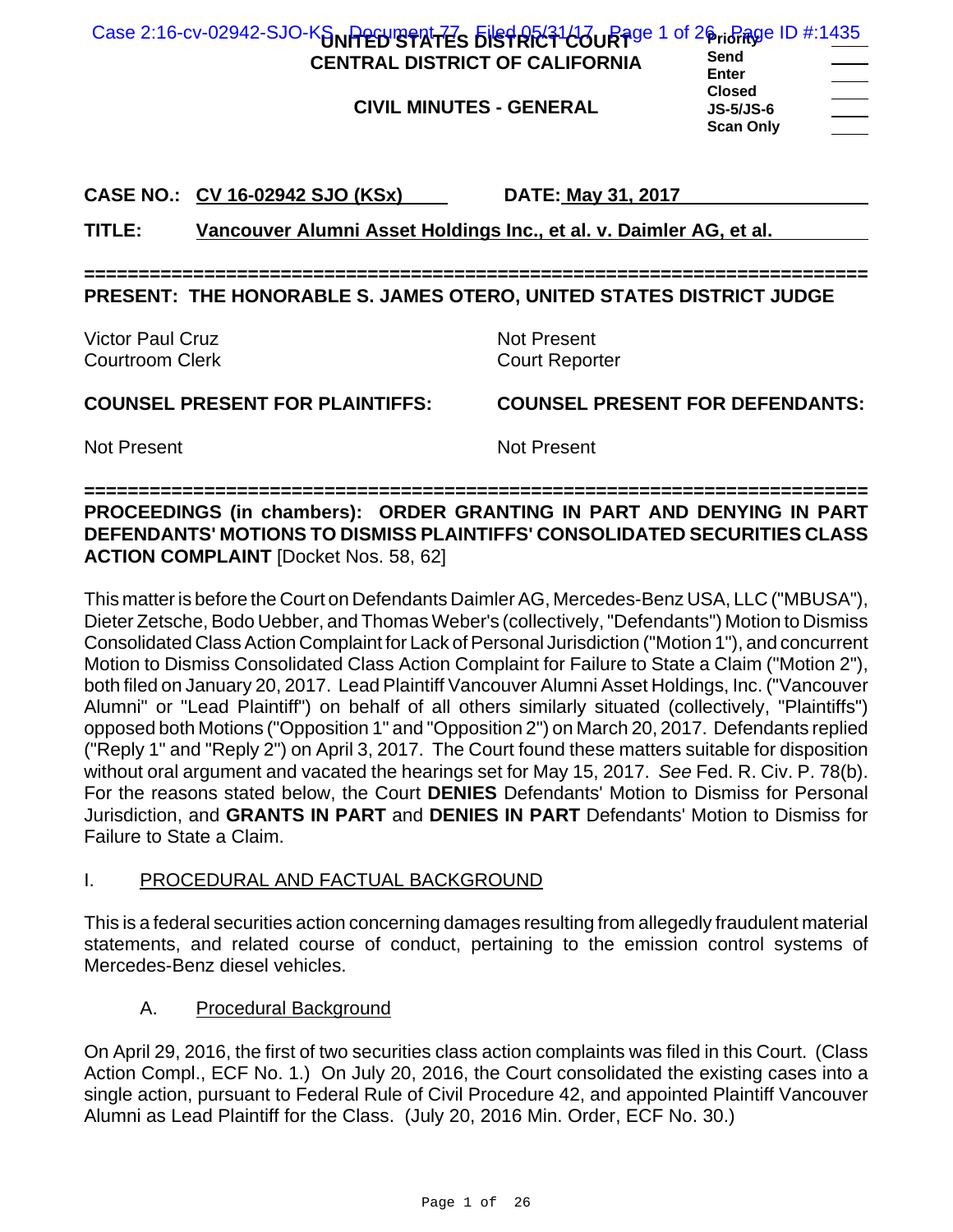| Case 2:16-cv-02942-SJO-K $\delta_{\text{N}}$ Perumerities bistRR41430 Rage 2 of 26 rigage ID #:1436 |                                                       |                                                            |
|-----------------------------------------------------------------------------------------------------|-------------------------------------------------------|------------------------------------------------------------|
| <b>CENTRAL DISTRICT OF CALIFORNIA</b>                                                               | Send<br><b>Enter</b>                                  | $\overbrace{\hspace{25mm}}^{}$<br><b>Contract Contract</b> |
| <b>CIVIL MINUTES - GENERAL</b>                                                                      | <b>Closed</b><br><b>JS-5/JS-6</b><br><b>Scan Only</b> | $\overline{\phantom{a}}$                                   |

On October 11, 2016, Lead Plaintiff filed a Consolidated Class Action Complaint ("CCAC" or "Complaint") against Daimler AG, MBUSA, Dieter Zetsche, Bodo Uebber, and Thomas Weber (the latter three, the "Individual Defendants") on behalf of itself and all persons and entities who purchased or otherwise acquired Daimler American Depositary Receipts<sup>1</sup> in the United States from February 22, 2012 to April 21, 2016, inclusive (the "Class Period"). (*See* CCAC ¶ 1, ECF No. 38.)

Plaintiffs bring two (2) causes of action in their Complaint: (1) violation of Section 10(b) of the Securities Exchange Act ("Section 10b") and Securities Exchange Commission ("SEC") Rule 10b-5 ("Rule 10b-5"),17 C.F.R. § 240.10b-5, alleged against all named Defendants; and (2) violation of Section 20(a) of the Securities Exchange Act ("Section 20(a)"), alleged against Daimler AG and the Individual Defendants. (*See* CCAC ¶¶ 186-203.) The gravamen of Plaintiffs case is that Daimler AG, maker of Mercedes-Benz vehicles, made material misrepresentations regarding its diesel vehicles' emissions controls systems that led to the decline in value of their ADRs. (*See generally* CCAC.)

## B. Factual Background

Daimler AG is a German corporation, with its principal executive offices in Stuttgart, Germany. (CCAC ¶ 20.) MBUSA is a wholly owned subsidiary of Daimler AG, incorporated in the State of Delaware with its principal office in Atlanta, Georgia.<sup>2</sup> (CCAC  $\P$  21.) MBUSA is responsible for distributing, marketing, and providing customer service for, *inter alia*, all sales of Mercedes-Benz cars in the United States. (CCAC ¶ 21.) Dr. Dieter Zetsche ("Zetsche") is Head of Mercedes-Benz Cars Division, Bodo Uebber ("Uebber") is Head of Mercedes-Benz Financial Services Division, and Dr. Thomas Weber ("Weber") is Head of Mercedes-Benz Cars Development. (*See* CCAC ¶¶ 22-28; *see also* Mot. 2 at 8-9, 13.) All of the Individual Defendants are on the Board of Management of Daimler AG, with Zetsche serving as the Chairman. (*See* CCAC ¶¶ 22-28)

<sup>&</sup>lt;sup>1</sup> An American Depository Receipt ("ADR") is a U.S. dollar denominated form of equity ownership in a non-U.S. company; *i.e.* a foreign share held on deposit by a custodian bank in the company's home country, carrying the corporate and economic rights of the foreign shares, and subject to the terms specified on the ADR certificate. (CCAC. 1 1 n. 2.) Daimler AG established its sponsored Level I ADR program, which trades on over-thecounter ("OTC") markets in the United States, by contracting with U.S.-based Deutsche Bank Trust Company Americas to serve as the acting depository bank for the ADRs at issue here: those utilizing the ticker symbols DDAIF and DDAIY (the "Daimler ADRs"). (CCAC ¶ 1.)

 $2$  Prior to 2015, and throughout the majority of the Class Period, MBUSA maintained its principal offices in Montvale, New Jersey.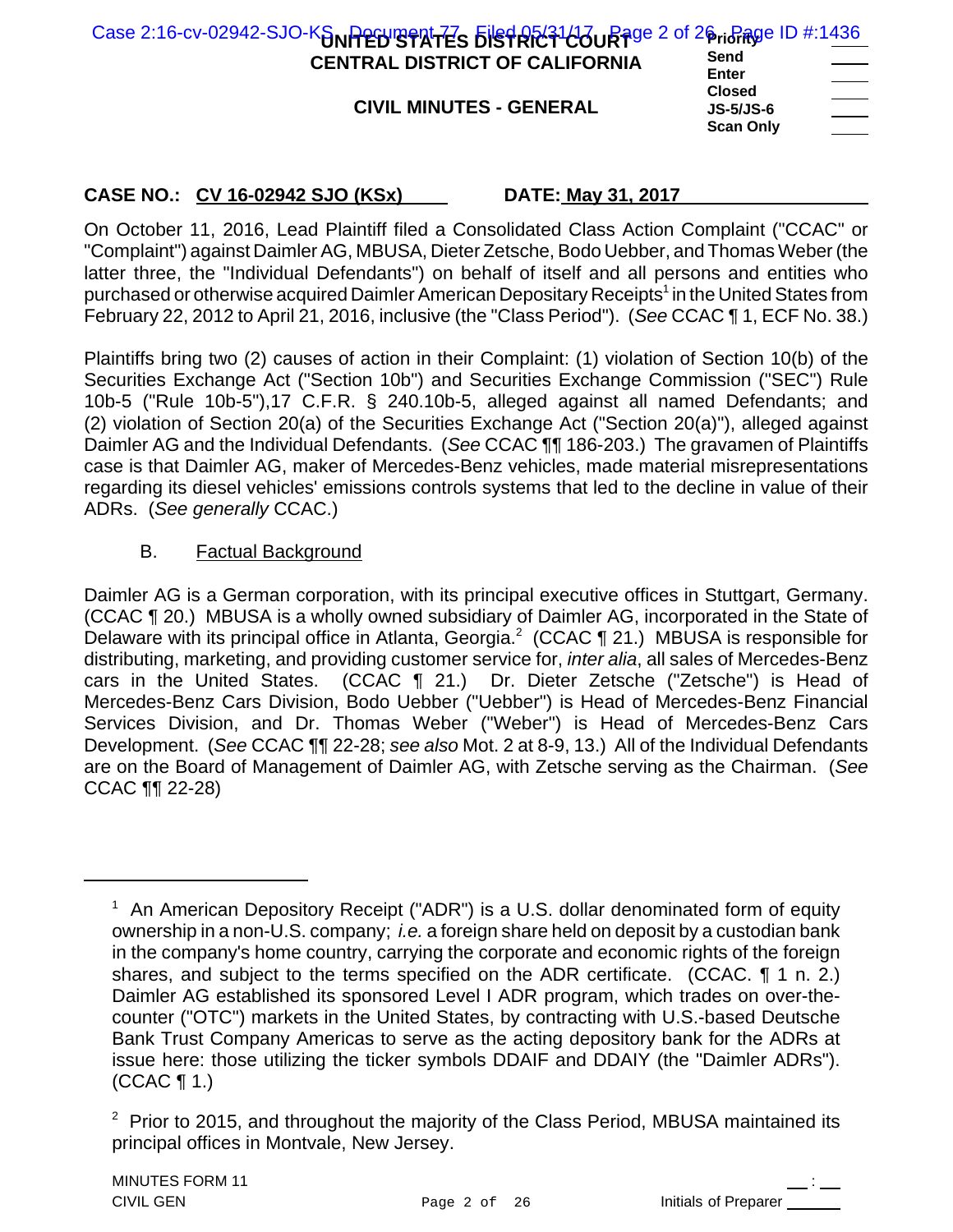| Case 2:16-cv-02942-SJO-Kan Perugant 72s bistRR21430uRage 3 of 26risRage ID #:1437 |                                                       |                                   |
|-----------------------------------------------------------------------------------|-------------------------------------------------------|-----------------------------------|
| <b>CENTRAL DISTRICT OF CALIFORNIA</b>                                             | Send<br><b>Enter</b>                                  | $\sim$ $\sim$                     |
| <b>CIVIL MINUTES - GENERAL</b>                                                    | <b>Closed</b><br><b>JS-5/JS-6</b><br><b>Scan Only</b> | and the control of the control of |

Plaintiffs allege Defendants violated Section 10(b) and Rule 10b-5 by carrying out a plan to deceive the investing public regarding the intrinsic value of Daimler ADRs, and that Daimler AG and the Individual Defendants violated Section 20(a) as "control persons" in this operation. (CCAC ¶¶ 187, 198-199.) Plaintiffs claim that because Defendants knew or recklessly disregarded that Daimler AG "BlueTEC" diesel vehicles emitted pollutants "many multiples higher than permitted under applicable regulations" when measured under conditions that deviated from those used in regulatory testing, their statements otherwise were materially false and misleading. (CCAC ¶¶ 8, 94-98.) Plaintiffs allege that Defendants' statements caused the Daimler ADRs to trade at artificially inflated levels, which in turn caused the Class to suffer economic loss when the ADR price dropped after the truth, concealed by Defendants' false and misleading statements and omissions, was revealed. (*See generally* CCAC.) In support, Plaintiffs propose the following:

Diesel vehicles emit high levels of harmful pollutants, leading regulators in the U.S. and E.U. to implement stringent emissions regulations aimed at reducing vehicles' emissions and fuel consumption. (CCAC ¶ 40.) Diesel vehicles represent a large portion of the Mercedes-Benz market, and therefore compliance with these increasingly strict regulations presented the potential for material losses to Daimler AG—and therefore, to investors—because if Daimler AG could not convince regulators that its diesel cars met the applicable standards, it would not be able to sell those vehicles. (CCAC ¶¶ 42, 46, 49.) Compliance with U.S. regulations was especially important to Daimler AG in light of the Company's long-term business plan to make its diesel cars more popular in the United States. (CCAC ¶¶ 37, 46, 50-52.) In the U.S., the Environmental Protection Agency ("EPA") ensures compliance with these regulations through highly-regulated and openlypublicized emissions testing protocols, conducted indoors in a testing facility, at temperatures between 68 and 86 degrees Fahrenheit. $3 \quad (CCAC \, \P\P 7, 56.)$ 

The Class Period began on February 22, 2012, when Daimler AG released its 2011 Annual Report, signed by each of the Individual Defendants. (CCAC ¶ 100.) In it, Daimler AG stated that its "BLUETEC automobiles fulfill the strictest emission standards and are the cleanest diesel cars in the world." (CCAC ¶ 101.) It further assured investors that Daimler AG "continue[d] to develop our vehicles with state-of-the-art internal-combustion engines and are optimizing them to achieve significantly lower. . . emissions." (CCAC ¶ 101.) Defendants repeated these claims from February 2012 through September 2015 in various financial reports and statements, even claiming that BlueTEC made its "diesel [cars] as clean as a state-of-the-art gasoline engine." (CCAC ¶ 2.)

In September 2015, diesel emissions were thrust into the public spotlight when the the EPA issued a notice of violation of the Clean Air Act to Volkswagen after finding its diesel vehicles used

 $3$  European regulators test vehicles in a similar, highly regulated laboratory environment. (CCAC ¶ 57.) Like the EPA testing, the parameters of the test are also publicly available and well-known to automakers and their engineers. (CCAC ¶ 57.)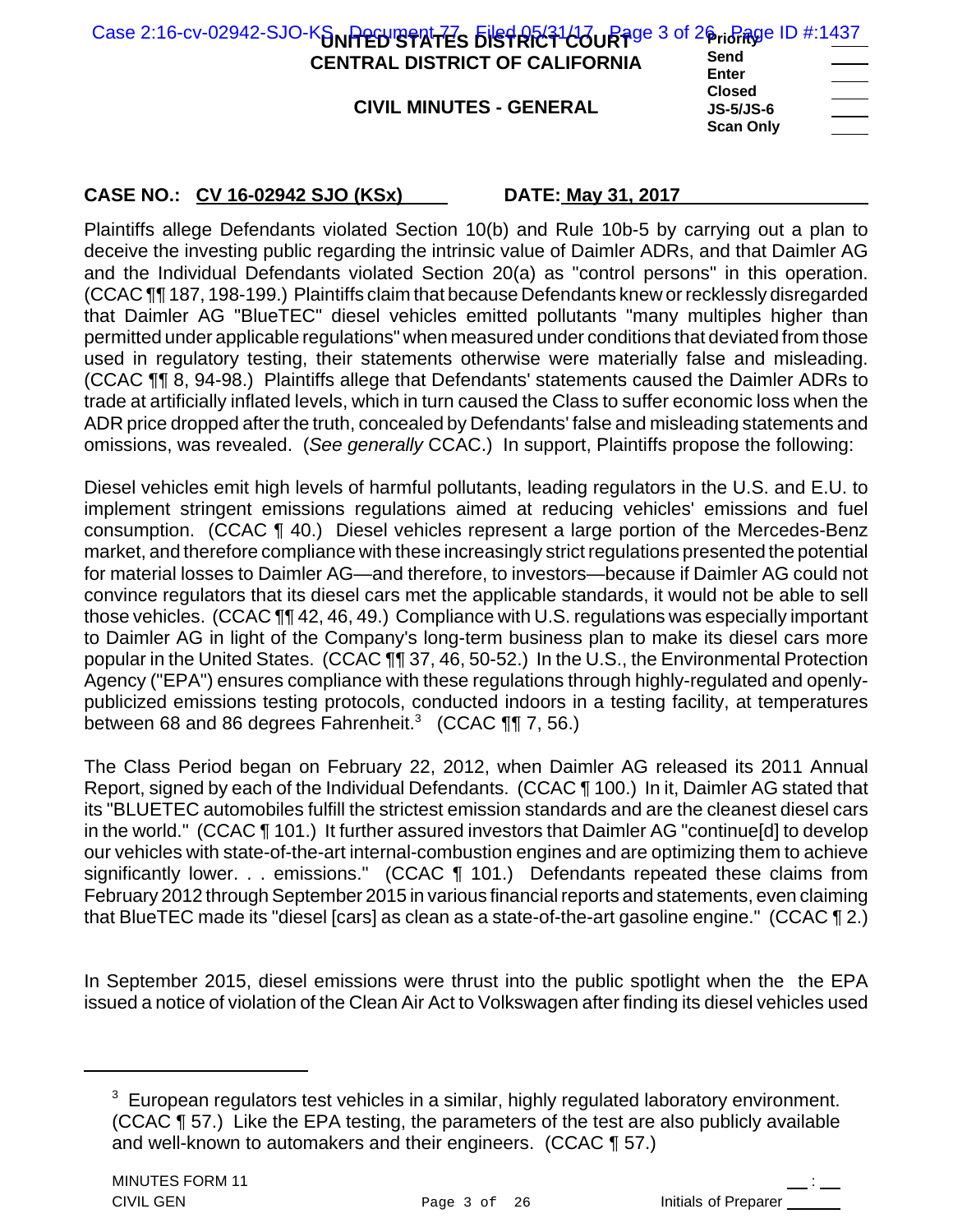| Case 2:16-cv-02942-SJO-KSNRED BRATES 5184R523123UR3ge 4 of 26ristage ID #:1438 |                              |                                                                 |
|--------------------------------------------------------------------------------|------------------------------|-----------------------------------------------------------------|
| <b>CENTRAL DISTRICT OF CALIFORNIA</b>                                          | Send<br><b>Enter</b>         |                                                                 |
| <b>CIVIL MINUTES - GENERAL</b>                                                 | <b>Closed</b><br>$JS-5/JS-6$ | and the state of the state of<br>and the company of the company |

| <b>Closed</b>    |  |
|------------------|--|
| <b>JS-5/JS-6</b> |  |
| <b>Scan Only</b> |  |

a "defeat device" to pass requisite regulatory testing.<sup>4</sup> (CCAC ¶ 5.) Soon after, reports surfaced that Daimler AG had also "manipulated the software governing its diesel passenger car emissions control systems such that they were engaged (*i.e.,* actually reducing raw diesel emissions) under conditions present in controlled regulatory testing, but were disengaged or deactivated under many conditions present during on-road, normal use driving." (CCAC ¶ 6.) When Daimler AG was scrutinized publicly regarding rumors of these practices, Defendants denied ever using a defeat device, despite knowing that BlueTEC vehicles' emissions control systems had been **specifically engineered** to be fully operational only in temperatures above 50 degrees Fahrenheit, "i.e., in an ideal testing environment divorced from the realities of on-road, normal use driving conditions." (CCAC ¶¶ 4, 73.)

On September 21, 2015, the European Federation for Transport and Environment, a non-governmental organization comprised of 42 member organizations across 27 countries, published an article observing that Mercedes-Benz vehicles were polluting at significantly higher levels than previously believed. (CCAC ¶¶ 141-42.) The article confirmed that Daimler AG diesel vehicles emitted pollutants many multiples higher than permitted under applicable regulations when measured under conditions that deviated from those used in formal, regulatory testing. (CCAC ¶¶ 8, 94-98, 142.) In response to this partial disclosure, on September 22, 2015 the prices of the Daimler ADRs fell approximately 7% on heavy trading volume; shares of DDAIF fell \$5.38 per share and DDAIY fell \$5.44 per share. (CCAC ¶ 144.) While this partial disclosure removed some of the artificial inflation in the Daimler ADRs, the prices remained artificially inflated due to Defendants' vehement protestations that Mercedes-Benz diesel vehicles did not utilize a defeat device, as well as their continued false statements relating to the allegations. (CCAC ¶ 145.)

On February 2, 2016, Forbes reported that Daimler AG had finally admitted that it had specifically designed BlueTEC to deactivate or disengage diesel emissions controls when temperatures fell below approximately 50 degrees Fahrenheit. (CCAC ¶¶ 7, 84-85, 130.) However, Daimler AG denied that this was a defeat device, citing a regulatory exception that allows limited deactivation of emission control systems "when necessary to protect the engine from damage." (CCAC ¶¶ 85, 130.) Daimler AG continued to deny use of a defeat device in its financial disclosures through February 2016 and Zetsche personally refuted the mounting allegations during the Annual Shareholders' Meeting on April 6, 2016, (CCAC ¶¶ 86, 133-34,136-140.) As Defendants' denials continued, regulatory scrutiny increased. (CCAC ¶¶ 12, 81.)

<sup>&</sup>lt;sup>4</sup> A defeat device is any motor vehicle hardware, software, or design that interferes with or disables emissions controls under real world driving conditions, even if the vehicle passes formal emissions testing. (CCAC ¶ 4.) The term appears in the Clean Air Act and European Union ("E.U.") regulations, and describes anything that prevents an emissions control system from working. (*See* CCAC ¶¶ 72-78.) U.S. and E.U. regulations permit deactivation of variable emissions control systems under an extremely limited set of circumstances, though neither permit an emissions control system to perform materially better in a testing scenario than in the real world. (CCAC ¶¶ 72.)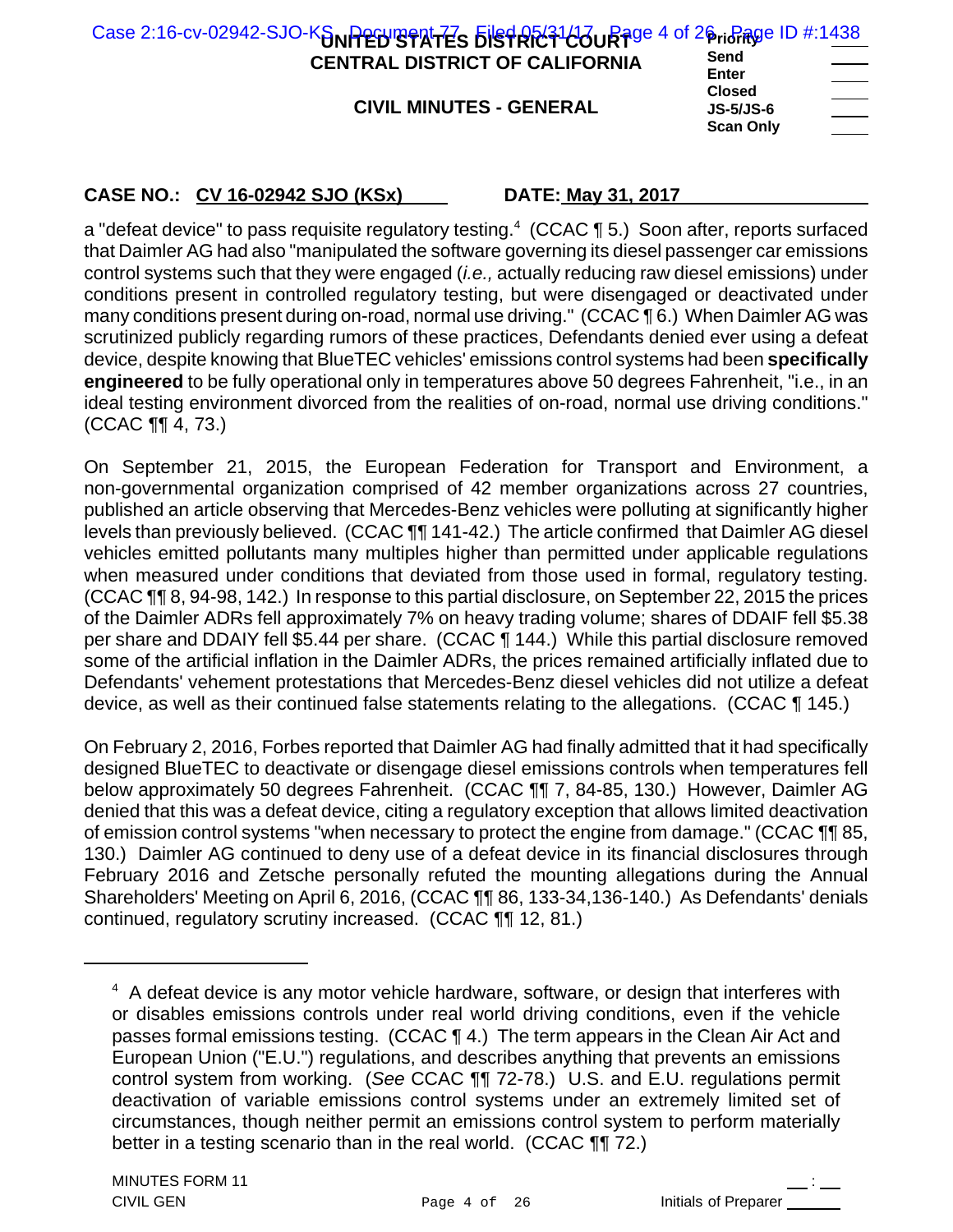| Case 2:16-cv-02942-SJO-K $\delta_{\text{N}}$ Perugant $\bar{f}$ s Filst RF21430 Rage 5 of 26 rigage ID #:1439 |                                   |                                     |
|---------------------------------------------------------------------------------------------------------------|-----------------------------------|-------------------------------------|
| <b>CENTRAL DISTRICT OF CALIFORNIA</b>                                                                         | Send<br><b>Enter</b>              | and the contract of the contract of |
| <b>CIVIL MINUTES - GENERAL</b>                                                                                | <b>Closed</b><br><b>JS-5/JS-6</b> | ______                              |
|                                                                                                               | <b>Scan Only</b>                  |                                     |

On April 21, 2016, the truth and foreseeable risks concealed by Defendants' misleading statements and omissions were further revealed when Daimler AG announced that the U.S. Department of Justice had requested Daimler AG "conduct an internal investigation to 'review its certification and admissions process related to exhaust emissions in the United States.'" (CCAC ¶ 12.) On the same day, the German Federal Motor Transport Authority (the "KBA") announced that at least two different Mercedes-Benz models used defeat devices, and "the authority believed that those defeat devices were not justified by [Daimler AG's] previous excuses that those defeat devices were necessary to protect the vehicles' engines." (CCAC ¶ 13.)

On April 22, 2016, Daimler AG recalled 247,000 vehicles in Germany to "fix emissions issues by 'tweak[ing] diesel engine software [] blamed for causing high pollution.'" (CCAC ¶ 14.) The recall was "intended to 'fix a device that turns off emissions controls at particular temperatures as a means to protect the engine,'" but that the "temperature thresholds at which the controls shut down weren't justified." (CCAC ¶ 14.) In response to these revelations, in just two days, shares of Daimler ADRs fell approximately 5%, with DDAIF falling \$3.79 per share and DDAIY failing \$3.94 per share. (CCAC ¶ 14.)

## II. DISCUSSION

Defendants move to dismiss on two grounds. First, Defendants move to dismiss Plaintiff's CCAC against Daimler AG and the Individual Defendants pursuant to Federal Rule of Civil Procedure 12(b)(2) ("Rule 12 (b)(2)") for lack of personal jurisdiction. (*See generally* Mot. 1, ECF No. 58.) In a separate and concurrent motion, all Defendants move to dismiss the Complaint for failure to state a claim pursuant to the Private Securities Litigation Reform Act of 1995 and Federal Rules of Civil Procedure 9(b) and 12(b)(6). (*See generally* Mot. 2, ECF No. 63.)

## A. Incorporation of Documents by Reference and Judicial Notice

As a threshold matter, the Court discusses the parties' Requests for Judicial Notice. (Defs.' RJN, ECF No. 65; Pls.' RJN, ECF No. 71.)

Defendants request judicial notice of three (3) documents not attached to the CCAC: (1) Daimler AG's 2015 Annual Report ("Ex. A"); (2) an English translation of the April 22, 2016 report issued by the German Federal Motor Transport Authority (the "KBA Report") ("Ex. C"); and (3) an April 22, 2016 press release issued by the KBA announcing the KBA Report ("Ex. D"). (*See* Defs.' RJN; Decl. of Paul J. Collins in Supp. of Mot. 2 ("Collins Decl."), ECF No. 64.)

Federal Rule of Evidence 201(b)(2) permits courts to take judicial notice of facts "not subject to reasonable dispute" in that they are "capable of accurate and ready determination by resort to sources whose accuracy cannot reasonably be questioned." Fed. R. Evid. 201(b)(2). In securities cases, "courts must consider the complaint in its entirety, as well as other sources . . . , in particular, documents incorporated into the complaint by reference, and matters of which a court may take judicial notice." *Tellabs, Inc. v. Makor Issues & Rights, Ltd.*, 551 U.S. 308, 323 (2007).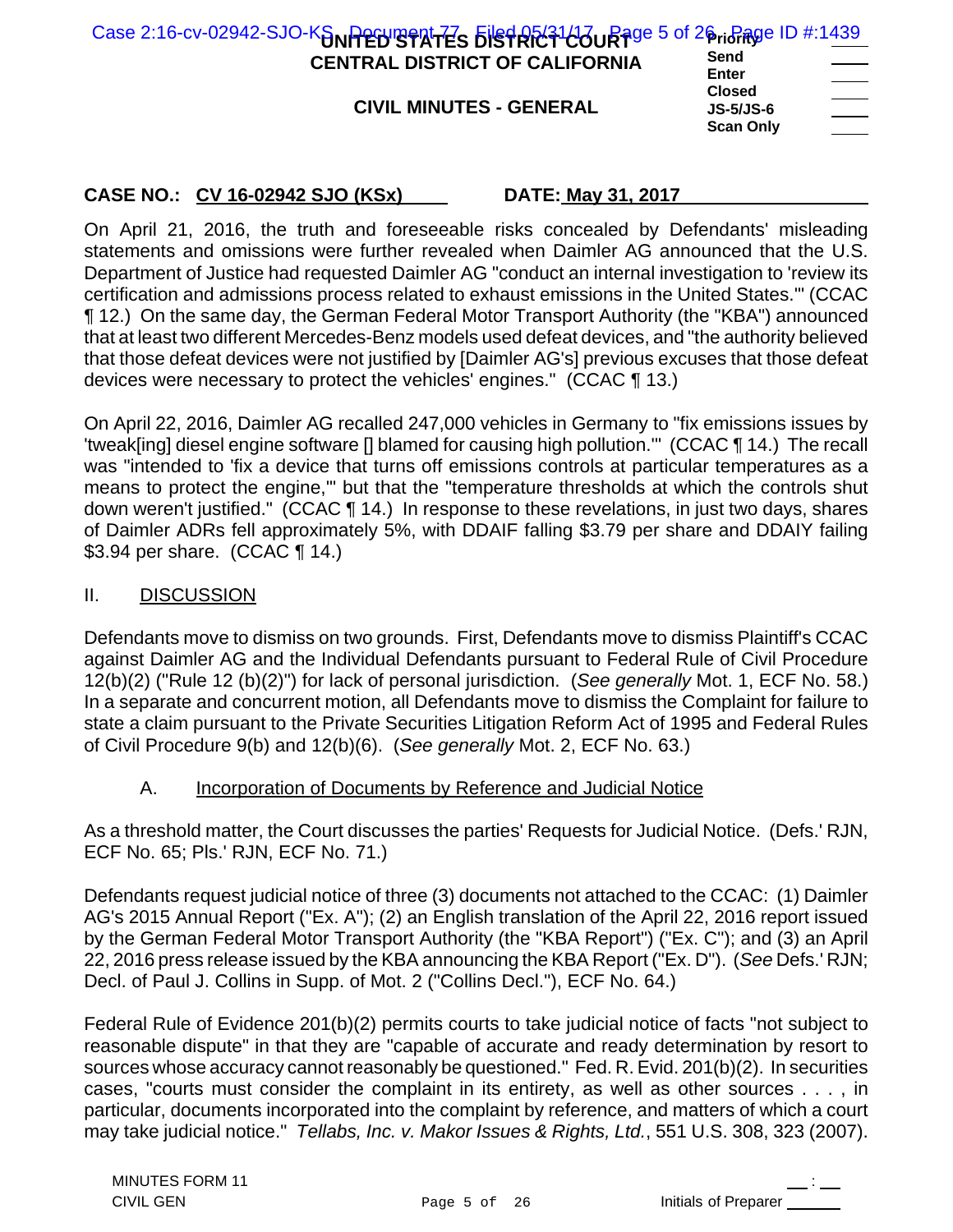| Case 2:16-cv-02942-SJO-K $\delta_{\text{N}}$ Perugant $\bar{f}$ s Filst RF21400 Rage 6 of 26 right RF2 ID #:1440 |                                                       |  |
|------------------------------------------------------------------------------------------------------------------|-------------------------------------------------------|--|
| <b>CENTRAL DISTRICT OF CALIFORNIA</b>                                                                            | Send<br><b>Enter</b>                                  |  |
| <b>CIVIL MINUTES - GENERAL</b>                                                                                   | <b>Closed</b><br><b>JS-5/JS-6</b><br><b>Scan Only</b> |  |

A court "may take judicial notice of court filings and other matters of public record," *Reyn's Pasta Bella, LLC v. Visa USA, Inc*., 442 F.3d 741, 746 n.6 (9th Cir. 2006), along with documents "whose contents are alleged in [the] complaint and whose authenticity nobody questions." *Knievel v. ESPN*, 393 F.3d 1068, 1076 (9th Cir. 2005) (internal quotes and citations omitted). The documents submitted by Defendants are matters of public record and proper subjects of judicial notice. Accordingly, Defendants' RJN is **GRANTED**.

As for Plaintiff's RJN, Plaintiff seeks notice of six (6) documents: (1) Daimler AG's Form F-6 ADR Registration Statement dated September 16, 2010; (2) Daimler AG press release "Daimler Establishes Sponsored Level 1 ADR Program in The United States," dated September 23, 2010; (3) Trade Confirmations for Class Period purchases of Daimler ADRs made by Lead Plaintiff; (4) European Federation for Transport and Environment, "Dieselgate: Who? What? How?," dated September 2016; (5) excerpts from Mercedes-Benz E-Class Operator's Manual for model years 2012-2016; and (6) European Federation of Transport and Environment, "VW's cheating is just the tip of the iceberg," dated September 21, 2015. (*See* Pls.' RJN; Decl. of Michael H. Rogers in Supp. of Defs.' Mot. ("Rogers Decl."), ECF No. 24-2.)

Defendants object to Exhibit 5, excerpts from Mercedes-Benz Operator's Manuals, primarily on the grounds that Plaintiffs "seek to introduce evidence and add new factual allegations to their Complaint" by asking the Court to take judicial notice of information that is not "generally known" with "documents [that] were not cited, referenced, or otherwise alluded to in their Complaint." (Defs.' Opp'n to Pls.' RJN at 1-2, ECF No. 73.) The Court agrees. Plaintiffs seek to utilize these operation's manuals to support their claim that AdBlue solution freezes at a temperature of approximately twelve (12) degrees Fahrenheit and that "[w]inter operation is also guaranteed at temperatures below" that threshold. (Pls.' Opp'n to Mot. Dismiss for Pers. Jurisdiction ("Opp'n 2") at 12, ECF No. 69.) As noted, under Rule 201(b), a fact may only be judicially noticed if it is not subject to reasonable dispute or can be accurately determined from trustworthy sources. *See* Fed. R. Evid. 201(b)(2). The freezing temperature of AdBlue solution is not clearly discernable "by resort to sources whose accuracy cannot reasonably be questioned." Plaintiffs also have not referenced these manuals in their Complaint. Defendants' objection to Exhibit 5 is **SUSTAINED**. Plaintiff's RJN with respect to all other exhibits is **GRANTED**.

## B. Legal Standards

1. Personal Jurisdiction

A defendant may move to dismiss a suit for lack of personal jurisdiction pursuant to Rule 12(b)(2). Fed. R. Civ. P. 12(b)(2). However, to avoid the granting of the motion, a plaintiff need only make a *prima facie* showing of jurisdictional facts. *See Caruth v. Int'l Psychoanalytical Ass'n*, 59 F.3d 126, 128 (9th Cir. 1995). When evaluating a challenge to personal jurisdiction, a plaintiff's uncontradicted assertions are taken as true, and all conflicts of facts are resolved in plaintiff's favor. *See AT&T v. Compagnie Bruxelles Lambert*, 94 F.3d 586, 588 (9th Cir. 1996) (citations omitted). The Securities Exchange Act provides for nationwide service of process and thus "the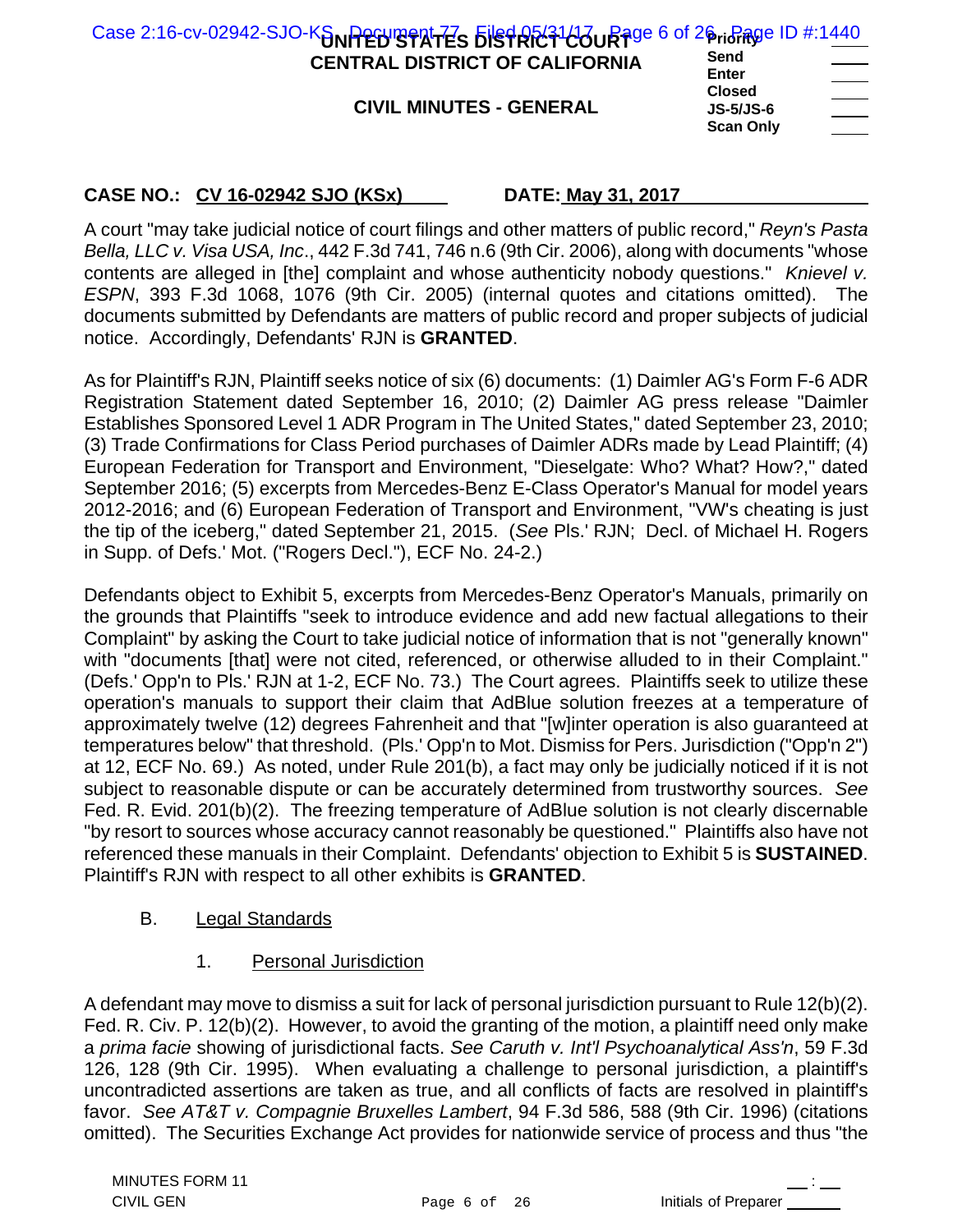| Case 2:16-cv-02942-SJO-KSNRED STATES BISTRECT COURT OF 26 right Region #:1441 |                                                       |                                                                 |
|-------------------------------------------------------------------------------|-------------------------------------------------------|-----------------------------------------------------------------|
| <b>CENTRAL DISTRICT OF CALIFORNIA</b>                                         | Send<br><b>Enter</b>                                  |                                                                 |
| <b>CIVIL MINUTES - GENERAL</b>                                                | <b>Closed</b><br><b>JS-5/JS-6</b><br><b>Scan Only</b> | the control of the control of<br>$\overbrace{\hspace{25mm}}^{}$ |

question becomes whether the party has sufficient contacts with the United States, not any particular state." *See* 15 U.S.C. § 78aa*; Sec. Inv'r Prot. Corp. v. Vigman*, 764 F.2d 1309, 1315 (9th Cir. 1985) (citation and internal quotation marks omitted). In other words, "so long as a defendant has minimum contacts with the United States, Section 27 of the Act confers personal jurisdiction over the defendant in any federal district court." *Id.* at 1316.

There are two bases for personal jurisdiction over nonresident defendants: (1) "general jurisdiction" which arises when a defendant's contacts with the forum state are so pervasive as to justify the exercise of jurisdiction over the defendant in all matters; and (2) "specific jurisdiction" which arises out of the defendant's contacts with the forum state giving rise to the subject litigation.<sup>5</sup> See Helicopteros Nacionales de Colombia, S.A. v. Hall, 466 U.S. 408, 414 (1984). In this case, Plaintiff invokes specific jurisdiction. In the Ninth Circuit, a court may exercise specific jurisdiction over a non-resident defendant when:

"(1) the non-resident defendant purposefully directs his activities or consummates some transaction with the forum or resident thereof; **or** performs some act by which he purposefully avails himself of the privilege of conducting activities in the forum, thereby invoking the benefits and protections of its laws; (2) the claim must be one which arises out of or relates to the defendant's forum-related activities; and (3) the exercise of jurisdiction must comport with fair play and substantial justice, i.e. it must be reasonable."

*Schwarzenegger v. Fred Martin Motor Co.*, 374 F.3d 797, 802 (9th Cir. 2004) (quoting *Lake v. Lake*, 817 F.2d 1416, 1421 (9th Cir. 1987)) (emphasis added).

"The plaintiff bears the burden of satisfying the first two prongs of the test." *Schwarzenegger*, 374 F.3d at 802. If the plaintiff succeeds in satisfying both of these prongs, the burden then shifts to the defendant to "present a compelling case" that the exercise of jurisdiction would not be reasonable. *See Burger King Corp. v. Rudzewicz*, 471 U.S. 462, 476-78 (1985). While all three requirements must be met, in considering the first two prongs, "[a] strong showing on one axis will permit a lesser showing on the other." *Yahoo! Inc. v. La Ligue Contre Le Racisme Et L'Antisemitisme*, 433 F.3d 1199, 1210 (9th Cir. 2006) (en banc).

## 2. Failure to State a Claim

Under Federal Rule of Civil Procedure 12(b)(6), a complaint must be dismissed when a plaintiff's allegations fail to state a claim upon which relief can be granted. The Court construes the complaint liberally, and dismissal should not be granted unless "it appears beyond doubt that the plaintiff can prove no set of facts in support of his claim which would entitle him to relief." *Conley*

 $5$  Plaintiffs do not dispute Defendants' argument that general jurisdiction is absent. (Opp'n 1 at n. 5.)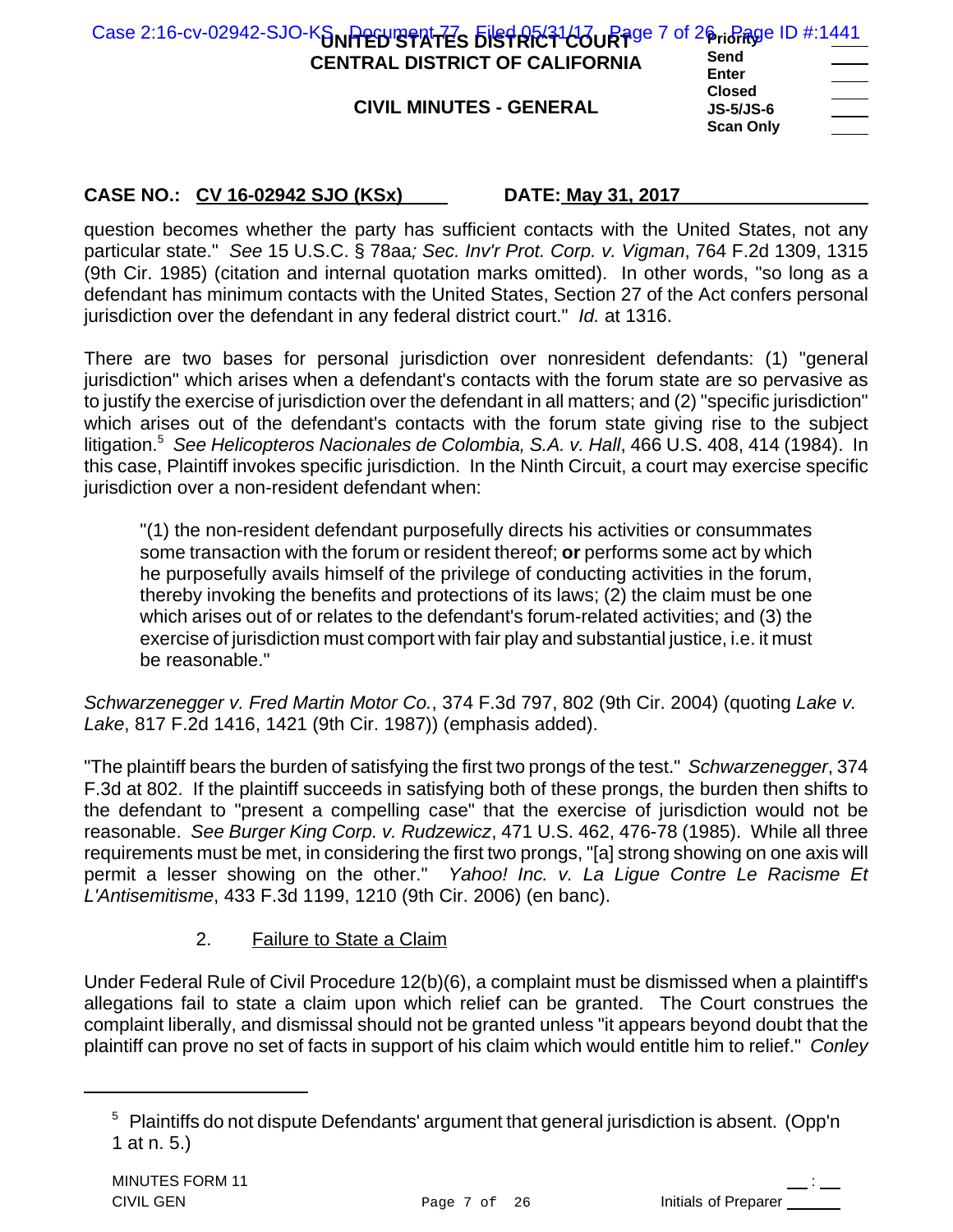| Case 2:16-cv-02942-SJO-K $\delta_{\text{N}}$ Peruge $\frac{1}{2}$ $\frac{1}{2}$ $\frac{1}{2}$ $\frac{1}{2}$ $\frac{1}{2}$ $\frac{1}{2}$ $\frac{1}{2}$ $\frac{1}{2}$ $\frac{1}{2}$ $\frac{1}{2}$ $\frac{1}{2}$ $\frac{1}{2}$ $\frac{1}{2}$ $\frac{1}{2}$ $\frac{1}{2}$ $\frac{1}{2}$ $\frac{1}{2}$ $\frac{1}{2}$ |                                                  |                          |
|-----------------------------------------------------------------------------------------------------------------------------------------------------------------------------------------------------------------------------------------------------------------------------------------------------------------|--------------------------------------------------|--------------------------|
| <b>CENTRAL DISTRICT OF CALIFORNIA</b>                                                                                                                                                                                                                                                                           | Send<br>Enter                                    | <b>Contract Contract</b> |
| <b>CIVIL MINUTES - GENERAL</b>                                                                                                                                                                                                                                                                                  | <b>Closed</b><br>$JS-5/JS-6$<br><b>Scan Only</b> | $\sim$ 100 $\sim$        |

*v. Gibson*, 355 U.S. 41, 45-46 (1957); *see Balistreri v. Pacifica Police Dep't*, 901 F.2d 696, 699 (9th Cir. 1990) (stating that a complaint should be dismissed only when it lacks a "cognizable legal theory" or sufficient facts to support a cognizable legal theory). The Court must accept as true all factual allegations in the complaint and must draw all reasonable inferences from those allegations, construing the complaint in the light most favorable to the plaintiff. *Guerrero v. Gates*, 357 F.3d 911, 916 (9th Cir. 2004); *Balistreri*, 901 F.2d at 699. Dismissal without leave to amend is appropriate only when the Court is satisfied that the deficiencies of the complaint could not possibly be cured by amendment. *Jackson v. Carey*, 353 F.3d 750, 758 (9th Cir. 2003) (citing *Chang v. Chen*, 80 F.3d 1293, 1296 (9th Cir. 1996)).

## a. Particularity Under Rule 9(b) and the PSLRA

"Securities fraud class actions must meet the higher, exacting pleading standards of Federal Rule of Civil Procedure 9(b) and the Private Securities Litigation Reform Act (PSLRA)." *Or. Pub. Emps. Ret. Fund v. Apollo Grp. Inc.* ("*OPERF*"), 774 F.3d 598, 604 (9th Cir. 2014). Rule 9(b) states that "[i]n all averments of fraud or mistake, the circumstances constituting fraud or mistake shall be stated with particularity. Malice, intent, knowledge, and other conditions of mind of a person may be averred generally." Fed. R. Civ. P. 9(b).

Moreover, "the enactment of the [PSLRA] in 1995 significantly altered pleading requirements in private securities fraud litigation by amending the 1934 Exchange Act to require that a complaint 'plead with particularity both falsity and scienter.'" *In re Daou Sys., Inc.*, 411 F.3d 1006, 1014 (9th Cir. 2005) (quoting *Gompper v. VISX, Inc.*, 298 F.3d 893, 895 (9th Cir. 2002)). A securities fraud complaint must now "specify each statement alleged to have been misleading, the reason or reasons why the statement is misleading, and, if an allegation regarding the statement or omission is made on information and belief, the complaint shall state with particularity all facts on which that belief is formed." *Gompper*, 298 F.3d at 895 (quoting 15 U.S.C. § 78u-4(b)(1)).

The complaint must also "state with particularity facts giving rise to a strong inference that the defendant acted with the required state of mind." *Id.* (quoting 15 U.S.C. § 78u-4(b)(2)). This means a plaintiff "must provide, in great detail, all the relevant facts forming the basis of her belief" that the defendant has acted with "deliberate recklessness or intent." *In re Silicon Graphics Inc. Sec. Litig*., 183 F.3d 970, 985 (9th Cir. 1999), *abrogated on other grounds by S. Ferry LP, No. 2 v. Killinger*, 542 F.3d 776 (9th Cir. 2008). The inference must be that "the defendant[] made false or misleading statements either *intentionally* or with *deliberate recklessness*." *Reese v. Malone*, 747 F.3d 557, 569 (9th Cir. 2014) (citation omitted).

## b. Section 10(b) of the Exchange Act and Rule 10b-5

Section 10(b) of the Exchange Act of 1934, 15 U.S.C. § 78j(b), makes it unlawful "for any person . . . [t]o use or employ, in connection with the purchase or sale of any security . . . any manipulative or deceptive device or contrivance in contravention of such rules and regulations as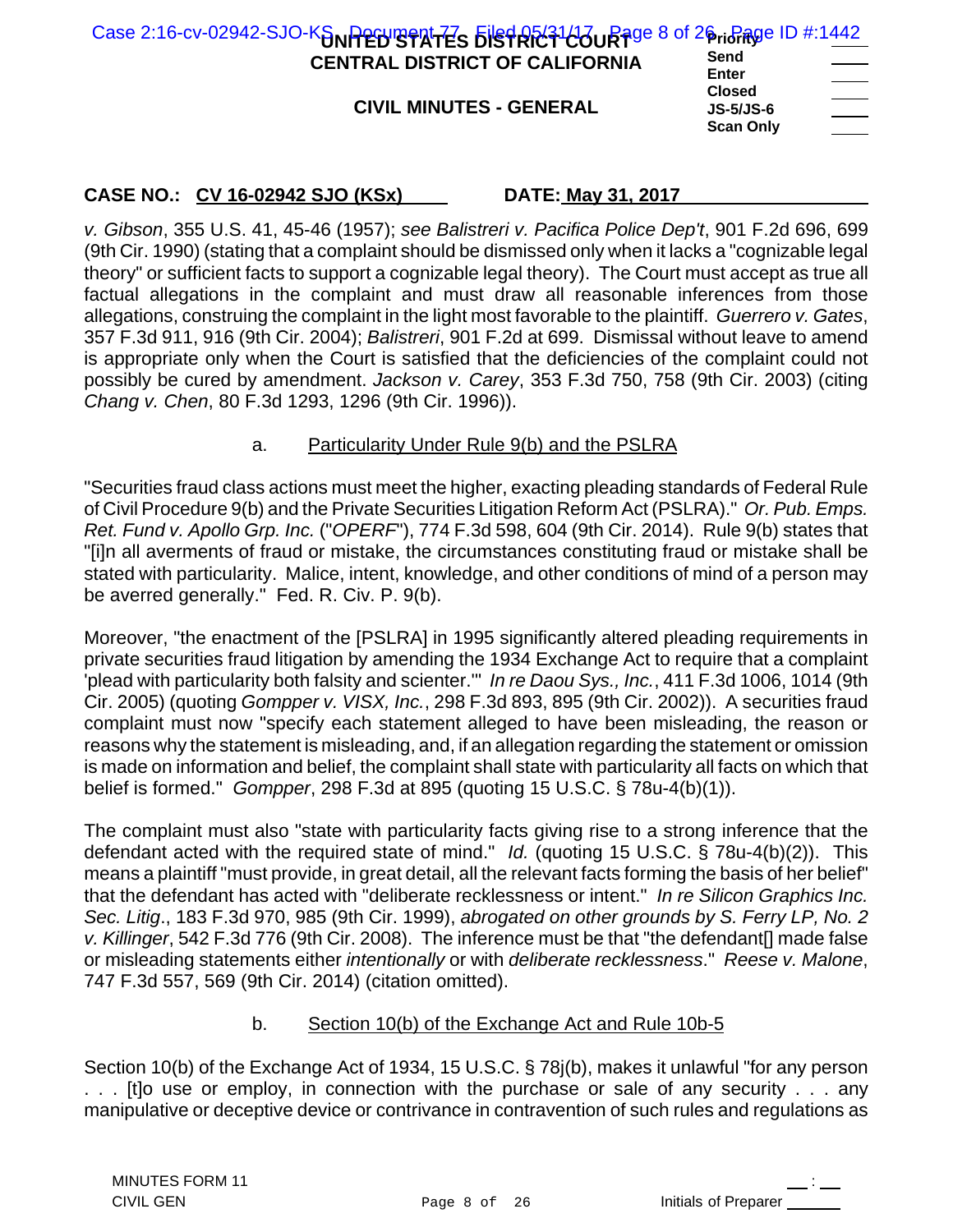| Case 2:16-cv-02942-SJO-Kannerby strates bist Rict143 URage 9 of 26 richage ID #:1443 |      |  |
|--------------------------------------------------------------------------------------|------|--|
| <b>CENTRAL DISTRICT OF CALIFORNIA</b>                                                | Send |  |

**CIVIL MINUTES - GENERAL**

| Send      |  |
|-----------|--|
| Enter     |  |
| Closed    |  |
| JS-5/JS-6 |  |
| Scan Only |  |
|           |  |

## **CASE NO.: CV 16-02942 SJO (KSx) DATE: May 31, 2017**

the Commission may prescribe[.]" 15 U.S.C. § 78j(b). SEC Rule 10b-5, promulgated under the authority of section 10(b), in turn, provides it shall be unlawful for any person . . .

(a) To employ any device, scheme, or artifice to defraud,

(b) To make any untrue statement of a material fact or to omit to state a material fact necessary in order to make the statements made, in light of the circumstances under which they were made, not misleading, or

(c) To engage in any act, practice, or course of business which operates or would operate as a fraud or deceit upon any person, in connection with the purchase or sale of any security.

17 C.F.R. § 240.10b-5. Section 10(b) and Rule 10b-5 create a private right of action "which resembles, but is not identical to, common-law tort actions for deceit and misrepresentation." *Dura Pharms., Inc. v. Broudo*, 544 U.S. 336, 341 (2005). "The basic elements of a Rule 10b-5 claim, therefore, are: (1) a material misrepresentation or omission of fact, (2) scienter, (3) a connection with the purchase or sale of a security, (4) transaction and loss causation, and (5) economic loss." *In re Daou Sys.*, 411 F.3d at 1014 (citing *Dura Pharms.*, 544 U.S. at 336).

"[I]t is well established that claims brought under Rule 10b-5 and section 10(b) must meet the particularity requirements of Federal Rule of Civil Procedure 9(b)" and the PSLRA. *Id.* (citing *Semegen v. Weidner*, 780 F.2d 727, 729, 734-35 (9th Cir. 1985)); *OPERF*, 774 F.3d at 604.

c. Section 20(a) of the Exchange Act

Section 20(a) provides joint and several liability for "controlling persons" who aide or abet violations of other sections of the Exchange Act. The relevant statute states in part: "Every person who, directly or indirectly, controls any person liable under any provision of this chapter or any rule of regulation thereunder shall also be liable jointly and severally with and to the same extent as the controlled person to any person to whom such controlled person is liable . . . ." 15 U.S.C. § 78t(a). To establish a claim under § 20(a), a plaintiff must show: (1) "a primary violation of federal securities law"; and (2) "that the defendant exercised actual power or control over the primary violator." *Howard v. Everex Sys., Inc.*, 228 F.3d 1057, 1065 (9th Cir. 2000).

- C. Analysis
	- 1. Motion to Dismiss for Lack of Personal Jurisdiction

Defendants' first motion to dismiss challenges jurisdiction over the Individual Defendants and Daimler AG. (*See generally* Mot. 1.)

/// /// ///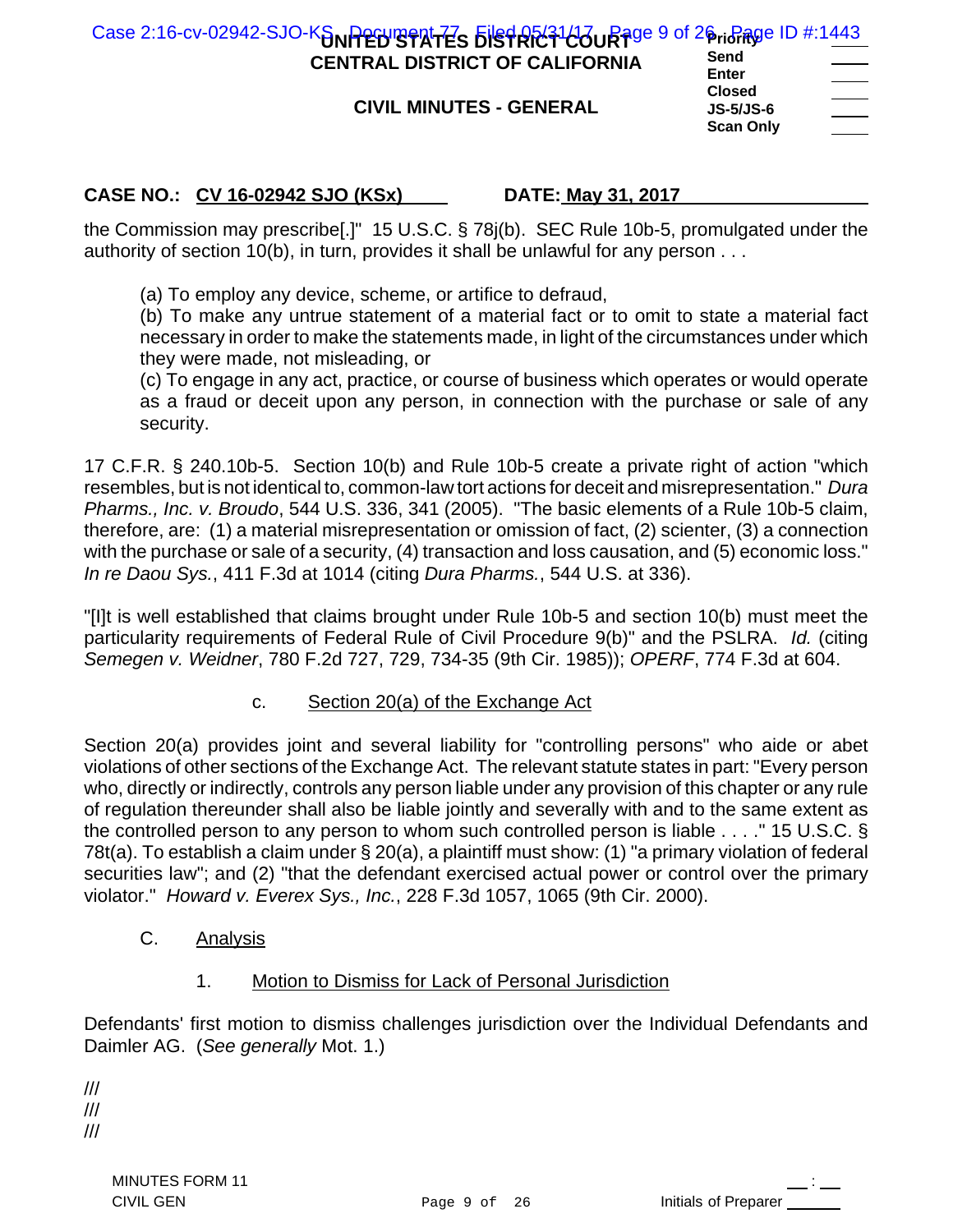| Case 2:16-cv-02942-SJO-KSUNPPEHTSPATES FIRSTRICT 26 URTS 10 of 26 in Rage ID #:1444<br><b>CENTRAL DISTRICT OF CALIFORNIA</b><br><b>CIVIL MINUTES - GENERAL</b> | Send<br>Enter<br><b>Closed</b>       |  |
|----------------------------------------------------------------------------------------------------------------------------------------------------------------|--------------------------------------|--|
|                                                                                                                                                                | <b>JS-5/JS-6</b><br><b>Scan Only</b> |  |

#### a. Purposeful Availment and Purposeful Direction

A defendant has "availed himself of the privilege of conducting business" in a forum "where the defendant 'deliberately has engaged in significant activities within a State, or has created 'continuing obligations' between himself and residents of the forum" and it is not "unreasonable to require him to submit to the burdens of litigation in that forum." *Burger King*, 471 U.S. at 475-76 (citations omitted). For purposes of securities fraud, defendants "purposefully avail[] themselves of the forum by taking advantage of this nation's laws and its capital markets." *In re LDK Solar Sec. Litig.*, No. CV 07-05182 WHA, 2008 WL 4369987, at \*6 (N.D. Cal. Sept. 24, 2008) (explaining that personal jurisdiction is of key importance where U.S. "securities markets would be undermined if foreign corporations and executives could fleece those capital markets while standing just beyond the water's edge").

Purposeful direction, on the other hand, requires defendants to have "1) committed an intentional act, 2) expressly aimed at the forum state, 3) causing harm that the defendant knows is likely to be suffered in the forum state." *Dole Food Co., Inc. v. Watts*, 303 F.3d 1104, 1111 (9th Cir. 2002). The Court examines Daimler AG's and the Individual Defendants' conduct independently.

### i. Daimler AG

Defendants argue that the exercise of personal jurisdiction is inappropriate because Daimler AG delisted from the New York Stock Exchange and deregistered its stock with the SEC, "purposefully cho[osing] not to avail itself of the U.S. securities markets." (Mot. 1 at 3.) Defendants do not persuade. The fact that Daimler ADRs were not listed on an American stock exchange does not demonstrate that Daimler AG did not seek to avail itself of the American securities market. *See Schwarzenegger*, 374 F.3d at 802.

Contrary to Defendants' assertion that Daimler AG played no role in issuing the ADR certificates or administering the ADR program, (Mot. 1 at 5), Plaintiffs' allegations establish that Daimler AG actively and voluntarily contracted with an American depository bank to sell ADRs to American investors. (Opp'n 1 at 9.) Additionally, Plaintiffs contend that Daimler AG entered into a deposit agreement with an American bank, registered its ADRs with the SEC, and complied with SEC Rule 12g3-2(b)'s obligation to provide information to American investors. (Opp'n 1 at 9; *see In re Volkswagen "Clean Diesel" Mktg., Sales Practices, & Prod. Liab. Litig.* (*"In re Volkswagen"*), No. CV 15-2672 CRB, 2017 WL 66281, at \*\*4-6 (N.D. Cal. Jan. 4, 2017) (finding that these same acts constituted "affirmative steps to make Volkswagen's securities available to investors here in the United States.").)

Defendants next argue that Daimler AG did not manipulate the American market because Daimler AG's activities relevant to Plaintiffs' securities claims were not purposefully directed at the U.S., and instead were directed at "Daimler AG's global investors" in general. (Mot. 1 at 6.) Defendants again do not persuade. Daimler AG specifically stated that it was "pleased to offer the sponsored ADR program as a service to U.S. investors." (Pls.' RJN Ex. 2; Opp'n 1 at 9.) Further, Daimler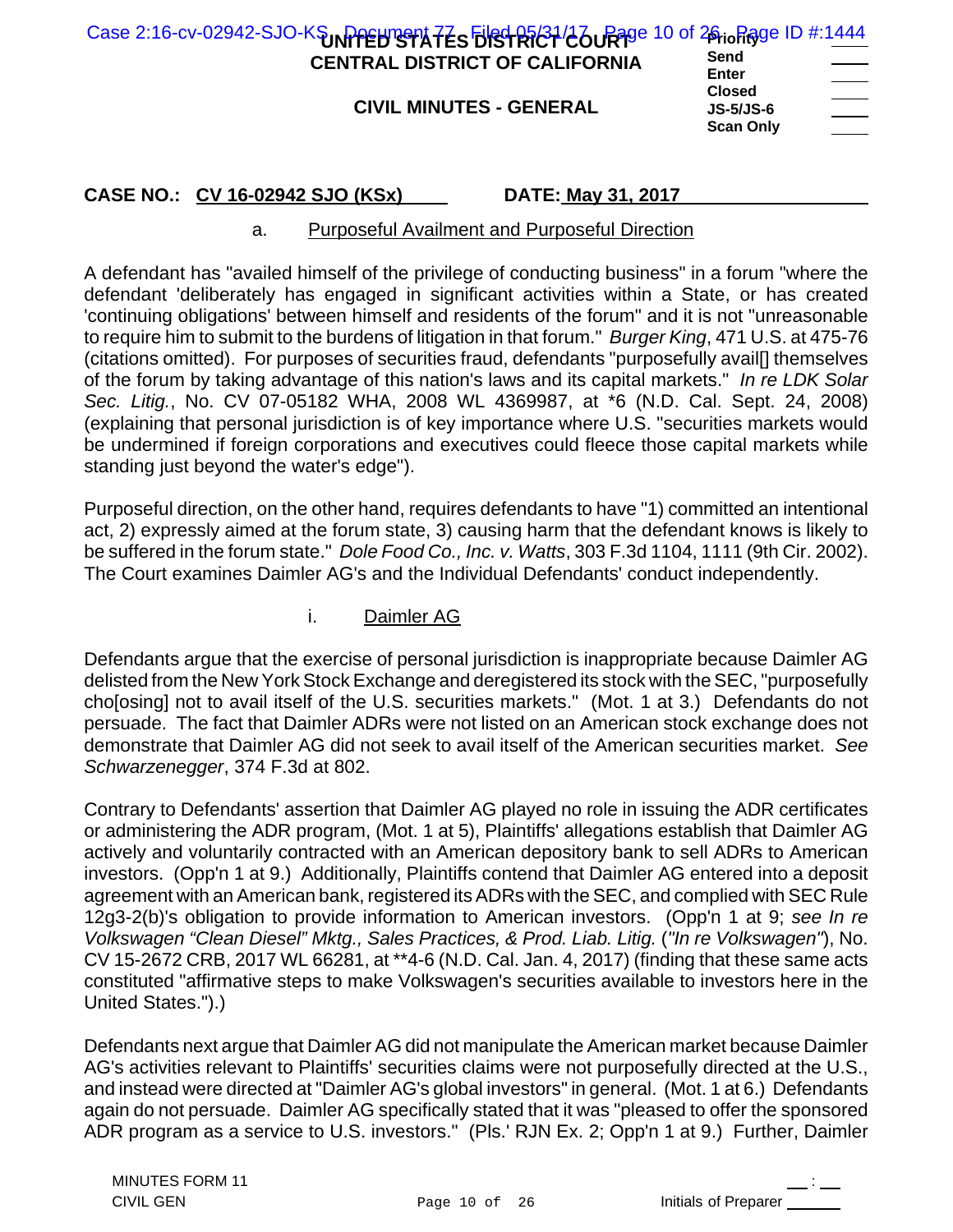| Case 2:16-cv-02942-SJO-KSUNPPEHTSPATES FIRST RICT (26 URTS 11 of 26 in Rage ID #:1445 | Send                                                  |                          |
|---------------------------------------------------------------------------------------|-------------------------------------------------------|--------------------------|
| <b>CENTRAL DISTRICT OF CALIFORNIA</b>                                                 | Enter                                                 | <b>Contract Contract</b> |
| <b>CIVIL MINUTES - GENERAL</b>                                                        | <b>Closed</b><br><b>JS-5/JS-6</b><br><b>Scan Only</b> | $\sim$ $\sim$            |

AG clearly took "action," by sponsoring ADRs to solicit American capital, that was "purposefully directed toward the [United States]." *Asahi Metal Indus*. *Co., Ltd. v. Super. Ct. of Cal., Solano Cty.*, 480 U.S. 102, 112 (1987). Daimler AG then marketed those ADRs directly to U.S. investors, made allegedly false statements to U.S. investors via documents published in English as required by applicable U.S. securities regulations, and promoted the allegedly fraudulent Daimler AG products to U.S. consumers. *See In re Volkswagen*, 2017 WL 66281 at \*21 (finding that false statements contained in market disclosures "were expressly directed at United States investors as part of Volkswagen's compliance with SEC Rule 12g3-2(b)"); *see also Pinker v. Roche Holdings Ltd.*, 292 F.3d 361, 372 (3d Cir. 2002) ("[A] foreign corporation that has created an American market for its securities can fairly expect that that market will rely on reports and media releases issued by the corporation.").

Plaintiffs have established sufficient affiliation between Daimler AG and the United States to support a finding that Daimler AG purposefully availed itself of, and purposefully directed its activities towards, the United States. *See Pinker*, 292 F.3d at 372 ("A foreign corporation that purposefully avails itself of the American securities market has adequate notice that it may be haled into an American court for fraudulently manipulating that market.").

## ii. Individual Defendants

Defendants also contend that the Individual Defendants, personally, have no contacts with the United States, and that an individual's forum activities carried out on behalf of the corporate defendant cannot sustain personal jurisdiction over that individual. (Mot. 1 at 7.) However, the Ninth Circuit has held that personal jurisdiction under Section 20(a) "exists if the plaintiff makes a non-frivolous allegation that the defendant controlled a person liable for the fraud." *San Mateo Cty. Transit Dist. v. Dearman, Fitzgerald & Roberts, Inc*., 979 F.2d 1356, 1358 (9th Cir. 1992). Further, allegations that a foreign defendant exercised a significant degree of control over a corporate entity can provide a basis for personal jurisdiction. *See, e.g., Kairalla v. Advanced Med. Optics, Inc.*, No. CV-07-05569 SJO (PLAx), 2008 WL 2879087, at \*15 (C.D. Cal. June 6, 2008) (finding personal jurisdiction over an officer of a corporation, despite the fact that the officer lived and worked in Germany). Courts regularly assert personal jurisdiction over foreign individual defendants who sign or, as control persons, approve the filing or dissemination of particular forms required by the SEC which they knew or should have known would be relied upon by investors based in the United States. *See, e.g.*, *MTC Elec. Techs. Co. v. Leung*, 889 F. Supp. 396, 399-400 (C.D. Cal. 1995) (finding such conduct indicates elements of both purposeful availment and purposeful direction); *In re LDK Solar Sec. Litig.*, 2008 WL 4369987, at \*\*5-6.

Here, the Individual Defendants, as officers and Members of the Board of Management of Daimler AG, are alleged to have taken affirmative steps directed at the United States on Daimler AG's behalf, including: (1) participating in establishing and offering the Daimler ADRs by signing a Form F-6 Registration Statement filed with the SEC; (2) making intentionally false and misleading statements directed at the United States by signing market disclosures that were translated into English to comply with U.S. securities regulations; (3) and making numerous trips to the United

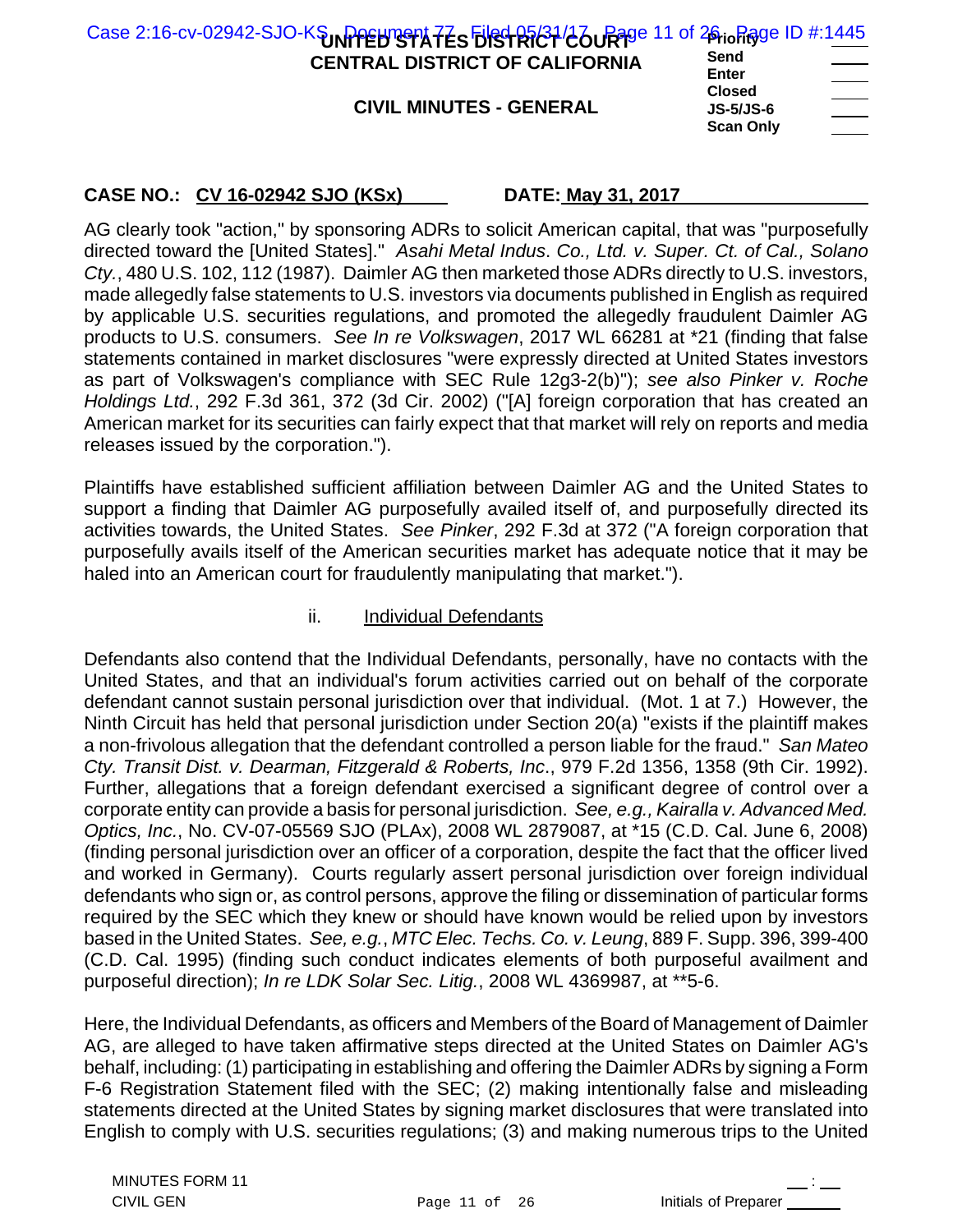| Case 2:16-cv-02942-SJO-KSUNPPEHTSPATES FIRSTRICT/COURTER 12 of 26to Rage ID #:1446 |                            |
|------------------------------------------------------------------------------------|----------------------------|
| <b>CENTRAL DISTRICT OF CALIFORNIA</b>                                              | Send<br><b>Enter</b>       |
| <b>CIVIL MINUTES - GENERAL</b>                                                     | <b>Closed</b><br>JS-5/JS-6 |

| <b>JS-5/JS-6</b> |  |
|------------------|--|
| <b>Scan Only</b> |  |

States to solicit business in the U.S. by touting Daimler AG's BlueTEC technology and its securities offerings. (Opp'n 1 at 12.)

Because the Court concludes that Plaintiffs have sufficiently pled a "control person" relationship, personal jurisdiction over the Individual Defendants is proper. *See In re Volkswagen*, 2017 WL 66281, at \*21.

## b. Defendants' Forum-Related Activities

The Ninth Circuit employs a "but for" test in order to determine whether a claim arises out of a nonresident defendant's activities in the forum. *Ballard v. Savage*, 65 F.3d 1495, 1500 (9th Cir. 1995). This prong can only be met if the plaintiff would not have been injured "but for" Daimler AG's conduct directed toward the United States. *See Myers v. Bennett Law Offices*, 238 F.3d 1068, 1075 (9th Cir. 2001)*; Mattel, Inc. v. Greiner & Hausser GmbH*, 354 F.3d 857, 864 (9th Cir. 2003).

In the case at hand, the "but for" test is satisfied because Plaintiffs have established a direct nexus between their causes of action for securities fraud and Defendants' contacts with the United States, i.e., the false statements they made regarding the capabilities of their BlueTEC emissions control technology and in response to allegations of manipulating that technology to trick regulatory agencies. *In re Volkswagen*, 2017 WL 66281, at \*22. Accordingly, the instant cause of action arises out of Defendants' contacts with the United States.

## c. Reasonableness

Plaintiffs have carried their burden with respect to the first two prongs of the specific jurisdiction analysis. The burden now shifts to Defendants to "present a compelling case that the presence of some other considerations would render jurisdiction unreasonable in order to defeat personal jurisdiction." *Dole Food*, 303 F.3d at 1114 (internal quotation marks omitted) (citing *Burger King*, 471 U.S. at 477). A court must balance seven factors in weighing reasonableness, none of which are dispositive: (1) the extent of the defendant's purposeful interjection into the forum state's affairs; (2) the burden on the defendant of defending in the forum; (3) the extent of conflict with the sovereignty of the defendant's state; (4) the forum state's interest in adjudicating the dispute; (5) the most efficient judicial resolution of the controversy; (6) the importance of the forum to the plaintiff's interest in convenient and effective relief; and (7) the existence of an alternative forum. *See Core–Vent Corp. v. Nobel Indus. AB*, 11 F.3d 1482, 1487-88 (9th Cir. 1993).

The first factor regarding purposeful interjection is dependant on the same analysis regarding purposeful direction and purposeful availment. *See Roth v. Garcia Marquez*, 942 F.2d 617, 623 (9th Cir. 1991). For the reasons previously discussed, this factor weighs in favor of a finding of reasonableness.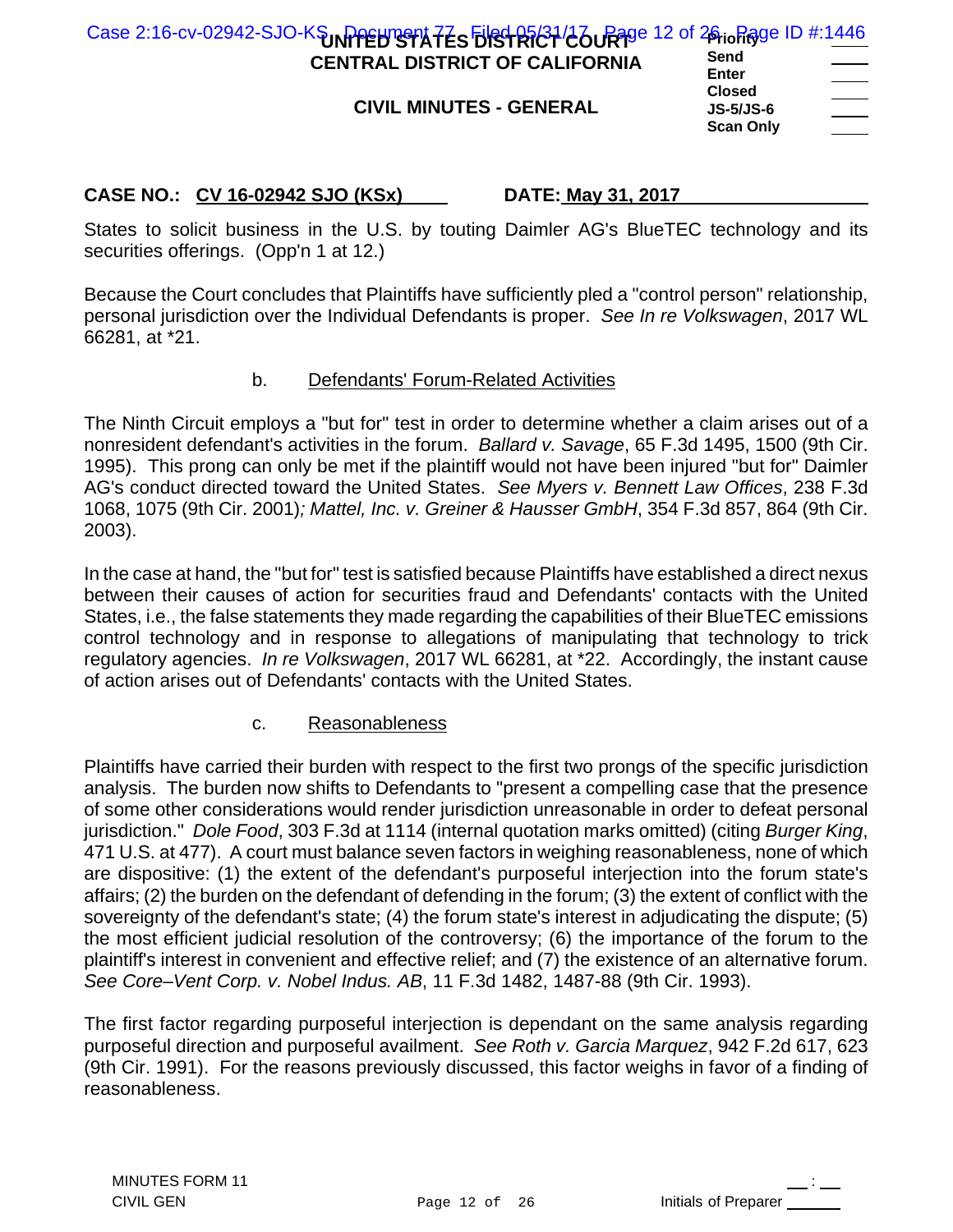| Case 2:16-cv-02942-SJO-KSUNPPEH STATES EIRSTRICT COURTS 13 of 26 in Rage ID #:1447<br><b>CENTRAL DISTRICT OF CALIFORNIA</b><br><b>CIVIL MINUTES - GENERAL</b> | Send<br><b>Enter</b><br><b>Closed</b><br><b>JS-5/JS-6</b><br><b>Scan Only</b> |
|---------------------------------------------------------------------------------------------------------------------------------------------------------------|-------------------------------------------------------------------------------|
|                                                                                                                                                               |                                                                               |

As to the second factor, Defendants argue that the burden to defend themselves in the U.S. is significant, as Daimler AG is a German company doing business in Germany, and the Individual Defendants are German citizens residing in Germany. (Mot. 1 at 9.) However, Ninth Circuit jurisprudence dictates that "[u]nless such inconvenience is so great as to constitute a deprivation of due process, it will not overcome clear justifications for the exercise of jurisdiction." *Hirsch v. Blue Cross, Blue Shield of Kansas City*, 800 F.2d 1474, 1481 (9th Cir. 1986) (citation omitted). Defendants do not claim deprivation of due process if forced to defend suit here. (*See* Mot. 1 at 10.) Further, "modern advances in communications and transportation have significantly reduced the burden of litigation in distant forums." *Sinatra v. Nat'l Enquirer, Inc.,* 854 F.2d 1191, 1199 (9th Cir. 1988). Moreover, Defendants have secured competent counsel in this District. *Openwave Sys. Inc. v. Fuld*, 2009 WL 1622164 at \*13 (N.D. Cal. June 6, 2009) (finding the second factor does not favor foreign defendants who are represented by domestic counsel).

Under the third factor, ordinarily, "[w]here, as here, the defendant is from a foreign nation rather than another state, the sovereignty barrier is high and undermines the reasonableness of personal jurisdiction." *Amoco Egypt Oil Co. v. Leonis Nav. Co., Inc.*, 1 F.3d 848, 852 (9th Cir. 1993). However, the facts of this case mirror those presented in *In re Volkswagen*, a class action securities fraud suit related to Volkswagen's allegedly deliberate use of a defeat device in its diesel vehicles. *In re Volkswagen*, 2017 WL 66281, at \*1. Similar to the instant case, Volkswagen sponsored its ADRs in the U.S. through a deposit agreement with a U.S.-based bank, and the court was presented with a question of whether there was personal jurisdiction where the ADRs represented foreign shares on a foreign exchange in Germany. *Id.*, at \*23. There, the court found no conflict with the sovereignty of Germany because "the plaintiffs br[ought] th[e] case for Defendants' violations of U.S. securities law based on conduct that is sufficiently tied to the United States." *Id.* Since no significant conflict has been shown to exist, this factor does not weigh against a finding of reasonableness.

Under the fourth factor, the United States has a clear and obvious domestic interest in protecting U.S. investors, and the federal court has an equally clear localized interest in enforcing federal securities laws. Defendants argue that the interests of Plaintiffs and the United States is particularly "light" against the Individual Defendants because their addition would likely add very little to the potential recovery, (Mot. 1 at 10), but this does not mitigate the national interest in furthering the policies of the American securities regulatory system or the forum state's "substantial interest in adjudicating the dispute of one of its residents who alleges injury due to the tortious conduct of another." *CE Distribution, LLC v. New Sensor Corp*., 380 F.3d 1107, 1112 (9th Cir. 2004); *see also Gordy v. Daily News, L.P.*, 95 F.3d 829, 836 (9th Cir.1996) ("California maintains a strong interest in providing an effective means of redress for its residents tortiously injured."). The United States' clear interest in protecting U.S. investors favors a finding of reasonableness.

The fifth factor requires the Court to consider the most efficient judicial resolution of the controversy. Defendants claim resolution should occur in Germany because the critical evidence and witnesses relevant to the case are located there. (Mot. 1 at 11.) *See Tuazon v. R.J.*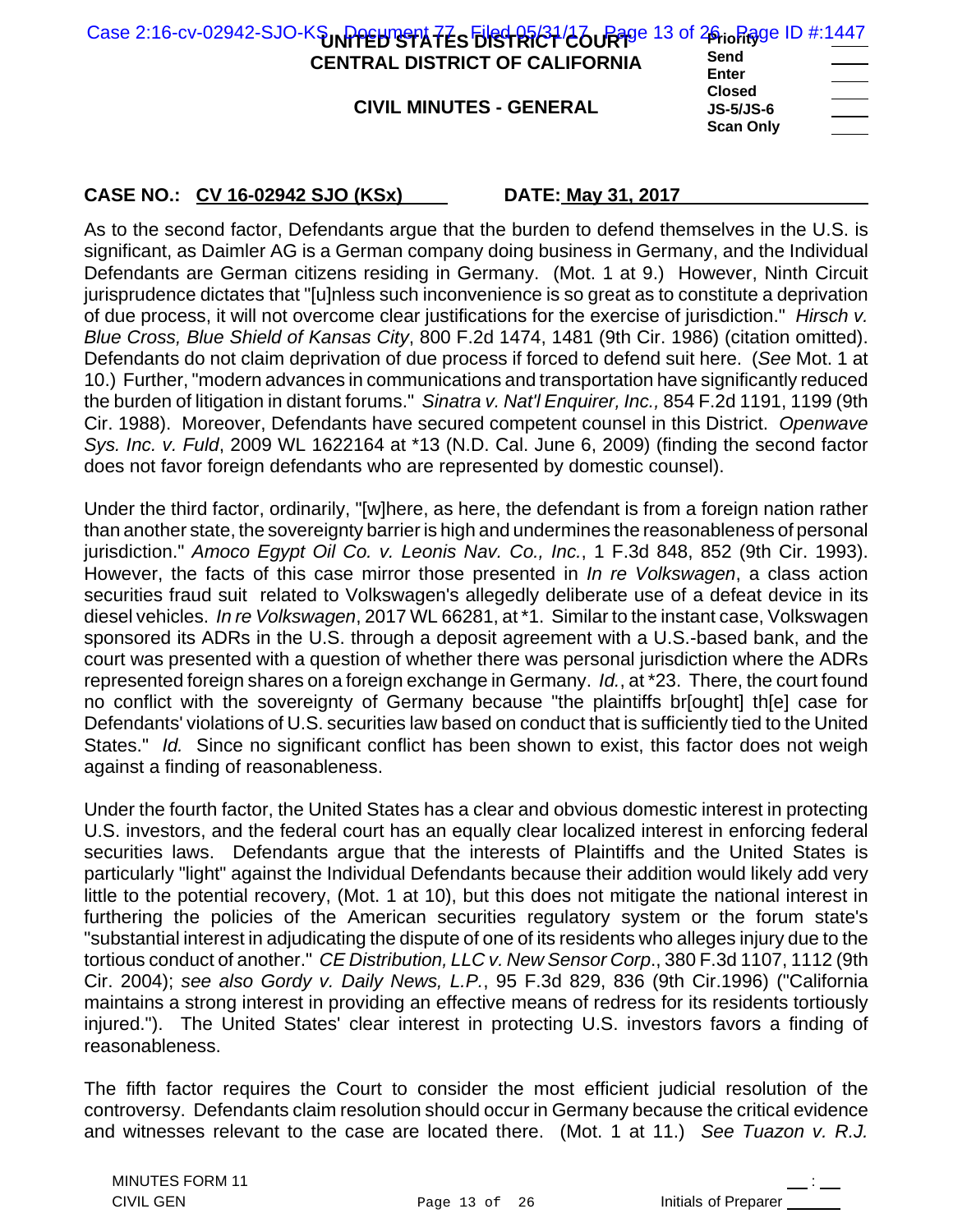| Case 2:16-cv-02942-SJO-KSUNPPEHTS TATES EIRSTRICT 46 URTS 14 of 26 in Regis ID #:1448 |                                                                                                                                                                                                                                                                                                                                                                                                                                                                                                    |
|---------------------------------------------------------------------------------------|----------------------------------------------------------------------------------------------------------------------------------------------------------------------------------------------------------------------------------------------------------------------------------------------------------------------------------------------------------------------------------------------------------------------------------------------------------------------------------------------------|
| <b>CENTRAL DISTRICT OF CALIFORNIA</b>                                                 | Send<br>$\frac{1}{2} \left( \frac{1}{2} \right) \left( \frac{1}{2} \right) \left( \frac{1}{2} \right) \left( \frac{1}{2} \right) \left( \frac{1}{2} \right) \left( \frac{1}{2} \right) \left( \frac{1}{2} \right) \left( \frac{1}{2} \right) \left( \frac{1}{2} \right) \left( \frac{1}{2} \right) \left( \frac{1}{2} \right) \left( \frac{1}{2} \right) \left( \frac{1}{2} \right) \left( \frac{1}{2} \right) \left( \frac{1}{2} \right) \left( \frac{1}{2} \right) \left( \frac$<br><b>Enter</b> |
| <b>CIVIL MINUTES - GENERAL</b>                                                        | <b>Closed</b><br>______<br><b>JS-5/JS-6</b><br><b>Scan Only</b>                                                                                                                                                                                                                                                                                                                                                                                                                                    |

*Reynolds Tobacco Co.*, 433 F.3d 1163, 1176 (9th Cir. 2006) ("The site where the injury occurred and where evidence is located usually will be the most efficient forum."). However, this weighs only marginally against a finding of reasonableness, as this factor is "no longer weighed heavily given the modern advances in communication and transportation." *Panavision Int'l v. Toeppen*, 141 F.3d 1316, 1323 (9th Cir. 1998).

The sixth factor, the inconvenience of the forum to the plaintiff, nominally remains part of this test. The Ninth Circuit has cast doubt on its significance. *See e.g., Core–Vent*, 11 F.3d at 1490 (explaining that "[a] mere preference on the part of the plaintiff for its home forum does not affect the balancing" test). Thus, although inconvenience of the forum favors Plaintiffs, it "is not of paramount importance." *Harris Rutsky & Co. Ins. Servs. v. Bell & Clements Ltd.*, 328 F.3d 1122, 1133 (9th Cir. 2003).

Finally, the seventh factor is neutral as there is no dispute that Germany exists as an adequate alternative forum. (*See* Mot. 1 at 10*; see also* Opp'n 1 at 18.)

In sum, Defendants have not presented a "compelling case" demonstrating that the Court's exercise of jurisdiction would be unreasonable. The Court may properly exercise personal jurisdiction over both Daimler AG and the Individual Defendants. Defendants' motion to dismiss for lack of personal jurisdiction is **DENIED**.

- B. Motion to Dismiss for Failure to State a Claim
	- 1. Rule 10b-5 and Section 10(b) Claims

In Defendants' motion to dismiss for failure to state a claim, Defendants argue that Plaintiffs' claims are deficient because: (1) ADRs are predominately foreign securities that cannot serve as the basis for suit against Defendants because the Federal Exchange Act does not apply extraterritorially; (2) Plaintiffs have not adequately alleged facts showing that statements regarding BlueTEC were false when made; (3) Plaintiffs have not pleaded sufficient facts giving rise to a strong inference that each defendant acted with scienter; and (4) Plaintiffs fail to plead sufficient facts to show a casual connection between their investment losses and Defendants' allegedly false statements. (*See generally* Mot. 2.) The Court addresses each argument.

## a. ADRs Within the Scope of the Securities Exchange Act

In *Morrison v. National Australia Bank*, the Supreme Court addressed the extraterritorial application of the Securities Exchange Act, concluding that it is "only transactions in securities listed on domestic exchanges, and domestic transactions in other securities, to which § 10(b) applies." 561 U.S. 247, 267 (2010). After *Morrison*, courts have applied a two-prong test to determine whether a particular securities transaction is properly within the territorial reach of Section 10(b): (1) whether the transaction is in "securities listed on domestic exchanges"; or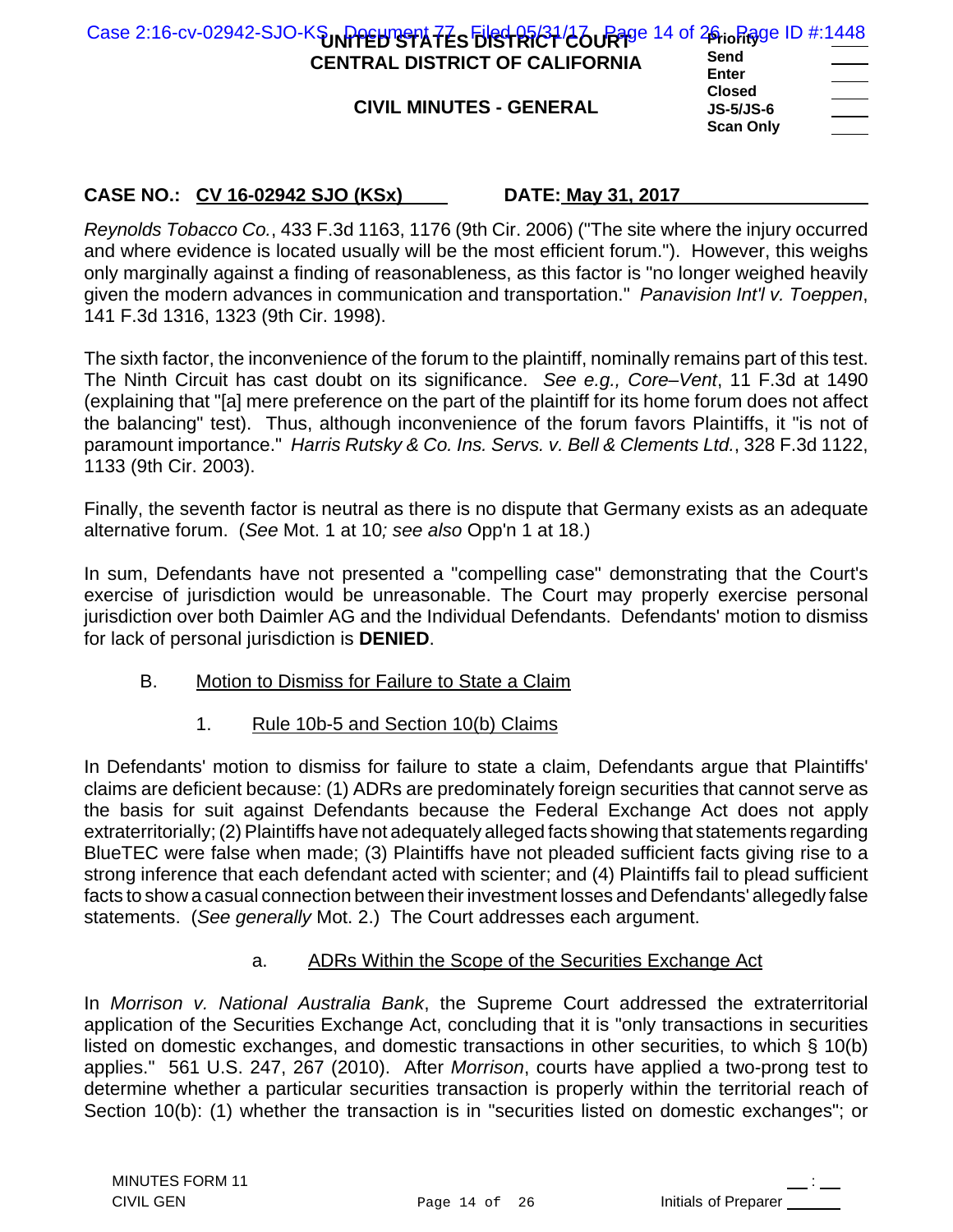| Case 2:16-cv-02942-SJO-KSUNPPEHTS TATES EIRSTRICT COURTS 15 of 26 in Rage ID #:1449<br><b>CENTRAL DISTRICT OF CALIFORNIA</b> | Send<br><b>Enter</b>                                                                                  |  |
|------------------------------------------------------------------------------------------------------------------------------|-------------------------------------------------------------------------------------------------------|--|
| <b>CIVIL MINUTES - GENERAL</b>                                                                                               | <b>Closed</b><br><b>JS-5/JS-6</b><br>$\hspace{1.5cm} \overbrace{\hspace{1.5cm} }$<br><b>Scan Only</b> |  |

(2) whether the transaction is a "domestic transaction[ ] in other securities." *In re Volkswagen*, 2017 WL 66281, at \*3 (quoting *Morrison*, 561 U.S. at 267).

Defendants claim that Plaintiffs cannot meet either prong of *Morrison*, arguing that the domestic restrictions preclude claims brought by investors in ADRs.<sup>6</sup> (Mot. 2 at 7-9.) Defendants principally argue that trades in Daimler ADRs fall outside of *Morrison*'s scope, despite taking place in the U.S., because they are "predominantly foreign in nature." (Mot. 2 at 8.) They further contend that although a domestic transaction is *necessary* for a claim under 10(b), "such a transaction is not alone *sufficient* to state a properly domestic claim under the statute." (Mot. 2 at 8 (quoting *Parkcentral Global Hub Ltd. v. Porsche Auto. Holdings SE*, 763 F.3d 198, 215 (2d Cir. 2014)).) Defendants' reliance on *Parkcentral* is misplaced—not just because the "predominately foreign" test is not binding on this Court—but also because the securities at issue in *Parkcentral* were securities-based swap agreements, and the plaintiffs did not allege that the defendant was a party to the agreements nor that it participated in the market for the swaps. *See Parkcentral,* 763 F.3d at 201, 207.

Here, in contrast, the ADRs are not independent from Daimler AG's foreign securities or from Daimler AG itself; instead, Daimler AG sponsored the ADRs and was directly involved in the domestic offering of the ADRs. Further, Plaintiffs allege that "all broker-dealers, settling agents, and clearing houses associated with the transactions were U.S. institutions," and that Daimler AG took affirmative steps to make its securities available to investors in the United States. (Opp'n 2 at 5.) Plaintiffs' allegations establish a connection between Daimler AG's ADRs and the United States that satisfies the second prong of *Morrison*, even under the non-binding "predominantly foreign" test put forth in *Parkcentral.* Plaintiffs' Daimler ADR purchases are domestic transactions subject to Section 10(b) liability *See In re Volkswagen*, 2017 WL 66281, at \*5; *cf. Stoyas v. Toshiba Corp.,* 191 F. Supp. 3d 1080, 1095 (C.D. Cal. 2016) ("Plaintiffs have not pled that Toshiba listed its securities in United States or sponsored, solicited, or engaged in any other affirmative act in connection with securities sales in the United States; thus, § 10(b) does not apply.")

In sum, Plaintiffs' Daimler ADR purchases are domestic transactions in United States securities sales. Applying Section 10(b) here is not an impermissible extraterritorial application of the Securities Exchange Act as prohibited by *Morrison*. The Court **DENIES** Defendants' motion to dismiss on this ground.

## b. False Misstatements Pled with Sufficient Particularity

Plaintiffs' Complaint alleges that Defendants made material misrepresentations and omissions to investors regarding the BlueTEC "clean diesel" vehicles' purported compliance with U.S. and E.U. emissions regulations throughout the Class Period. (*See generally* CCAC.) Defendants argue

<sup>6</sup> Plaintiffs' securities claims need only satisfy one prong of *Morrison*, therefore the Court does not address prong one, and instead looks immediately to the **second** prong.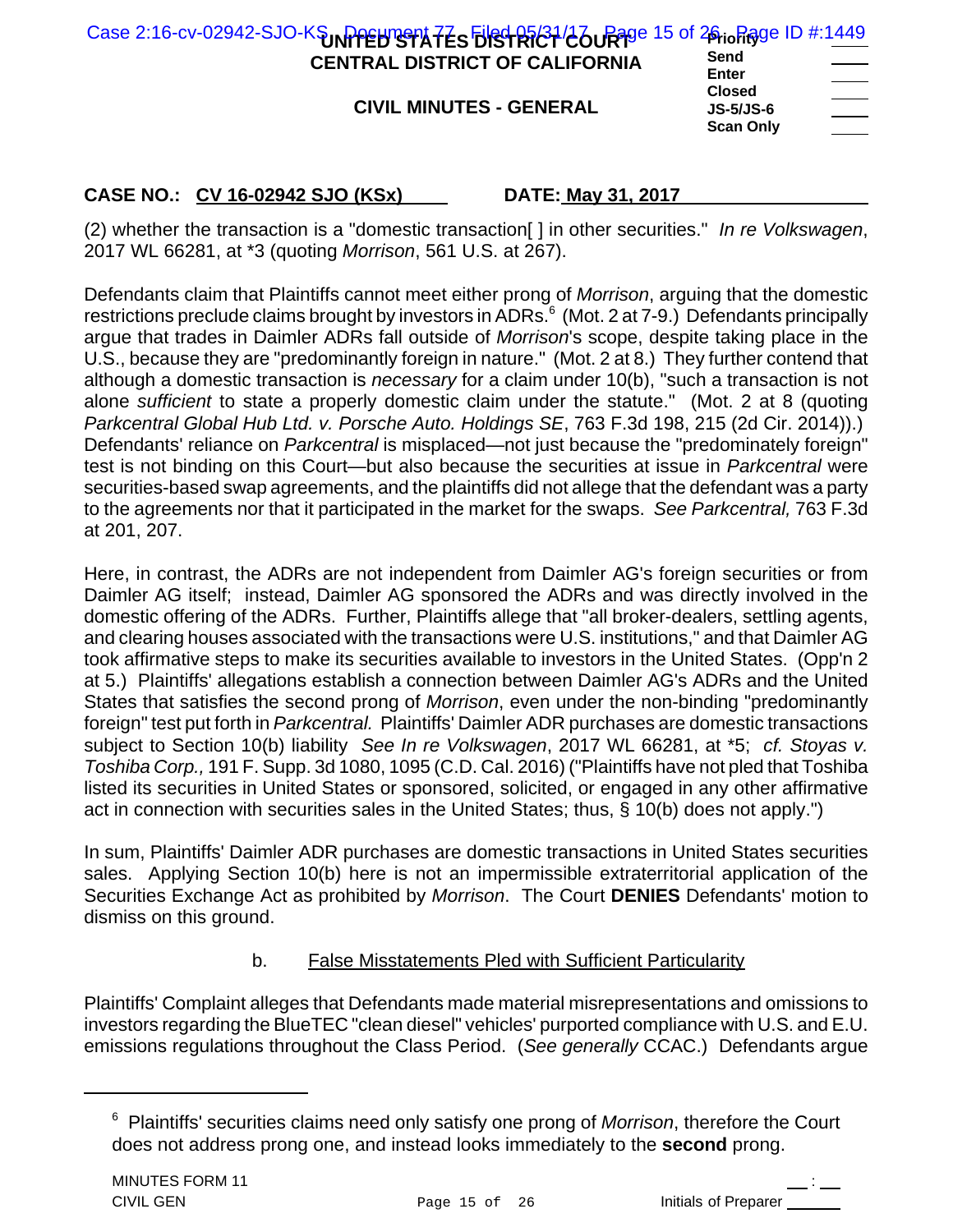| Case 2:16-cv-02942-SJO-KSUNPPEHTS TATES FIRST RICT (26 URTS 16 of 26 in Rage ID #:1450 |                                                       |
|----------------------------------------------------------------------------------------|-------------------------------------------------------|
| <b>CENTRAL DISTRICT OF CALIFORNIA</b>                                                  | Send<br><b>Enter</b>                                  |
| <b>CIVIL MINUTES - GENERAL</b>                                                         | <b>Closed</b><br><b>JS-5/JS-6</b><br><b>Scan Only</b> |

that dismissal is warranted because: (1) the statements Plaintiffs allege to be false and/or misleading are all "inactionable puffery" or opinion statements; and (2) Plaintiffs have not alleged facts showing that the statements regarding BlueTEC were false when made because there has not yet been a finding of any regulatory violations, and Plaintiffs have not shown why the BlueTEC device falls outside of the regulatory exception permitting valid reasons to use a shut-off device. (*See* Mot. 2 at 10-12.)

## i. Defendants' Statements Are Not "Inactionable Puffery"

Defendants argue that certain statements concerning BlueTEC diesel emissions were simply corporate boasting, belying the fact that the statements were subject to objective verification and were capable for measurement against an objective standard—*i.e*., competitors' vehicles and environmental regulations. *See Or. Pub. Emps. Ret. Fund v. Apollo Grp. Inc*., 774 F.3d 598, 606 (9th Cir. 2014) ("Statements by a company that are capable of objective verification are not 'puffery' and can constitute material misrepresentations."); *see also SEC v. Todd*, 642 F.3d 1207, 1216–17 (9th Cir. 2011) (finding that a defendant's accounting calculation of the financial impact of a transaction was objective and a material misrepresentation).

However, Defendants made objective and material misrepresentations regarding compliance with emissions regulations.<sup>7</sup> (See, e.g., CCAC ¶¶ 105 ("Our BLUETEC automobiles fulfill the strictest emission standards". . . . Daimler AG is "optimizing [its diesel engines] to achieve significantly lower . . . emissions"); 108 ("To ensure the E250 BlueTEC meets exhaust emission regulations in all 50 U.S. states, the BlueTEC system uses AdBlue injection to make the diesel as clean as a state-of-the-art gasoline engine"); 112, 116 ("Automobiles equipped with [BlueTEC] technology conform to the strictest emissions standards"); 137 ("[T]he cars with [BlueTEC] already comply with the strictest emission standards").) Further, Plaintiffs emphasize that the development of diesel emissions control systems, namely, the BlueTEC technology in these "clean diesel" vehicles, was central to Defendants' core business strategy. (*See, e.g.*, CCAC ¶¶ 49 ("If Daimler could not convince emissions regulators that the Company's diesel vehicles were as clean as they claimed and as clean as new regulations required, Daimler would not be allowed to sell vehicles in the U.S. and E.U."); 52 ("Daimler's overall corporate strategy was heavily dependent on the adoption of its 'clean diesel' cars").)

 $7$  The Court notes one exception: Defendants' statements that the BlueTEC vehicles are "the cleanest diesel cars in the world." (CCAC ¶¶ 101, 105, 112, 116.) This statement arguably is so general that it is unlikely to have induced customer reliance. *Newcal Indus., Inc. v. Ikon Office Sol.*, 513 F.3d 1038, 1053 (9th Cir. 2008) ("Ultimately, the difference between a statement of fact and mere puffery rests in the specificity or generality of the claim."); *City of Monroe Emps. Ret. Sys. v. Bridgestone Corp.*, 399 F.3d 651, 670 (6th Cir. 2005) (finding the claim that Bridgestone has "the best tires in the world" to be inactionable puffery).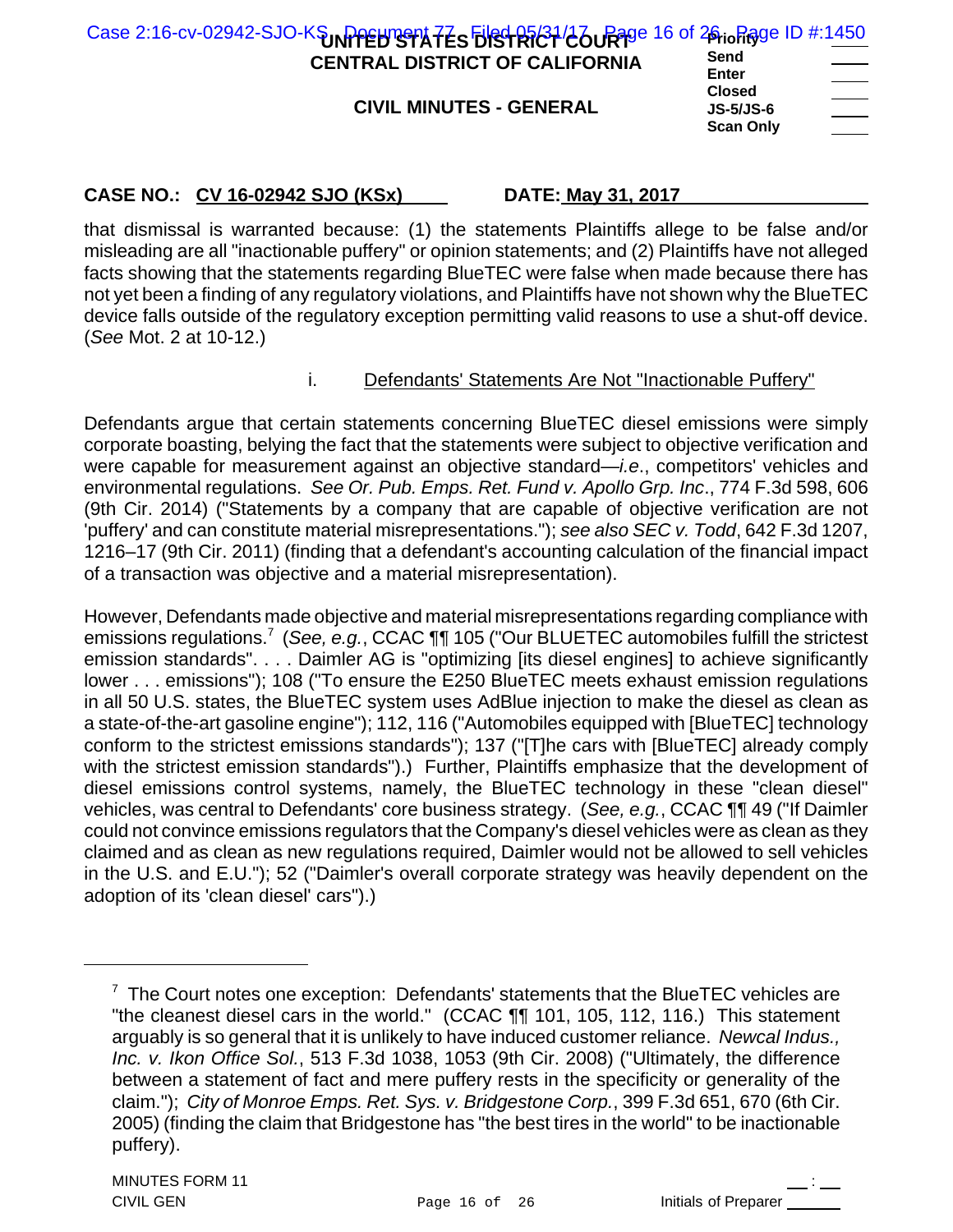| Case 2:16-cv-02942-SJO-KSUNPPEHTSPATES FIRST RICT (26 URTS 17 of 26 in Rage ID #:1451<br><b>CENTRAL DISTRICT OF CALIFORNIA</b><br><b>CIVIL MINUTES - GENERAL</b> | Send<br><b>Enter</b><br><b>Closed</b><br><b>JS-5/JS-6</b> | $\overline{\phantom{a}}$<br>_____ |
|------------------------------------------------------------------------------------------------------------------------------------------------------------------|-----------------------------------------------------------|-----------------------------------|
|                                                                                                                                                                  | <b>Scan Only</b>                                          |                                   |

Defendants' contention their statements constitute mere "puffery" fails due to the objective materiality of the alleged misrepresentations as well as Defendants' overall business strategy regarding their "clean diesel" vehicles. Given the alleged importance of the BlueTEC vehicles to Defendants' business, it is plausible that a reasonable investor would view Daimler AG's failure to live up to this environmentally friendly claim as significantly altering the "total mix" of information available. *See In re Volkswagen*, 2017 WL 66281, at \*17.

## ii. Defendants' Statements are Material and Misleading

Defendants' claim that the disputed statements cannot be false or misleading without a finding of a regulatory violation. "[P]laintiffs admit Daimler AG stated that the way the [BlueTEC] systems functioned 'was necessary to protect the engine from damage caused by operating in excessively cold temperatures,'" and further "concede that under U.S. regulations, a device that 'reduces the effectiveness of the emission control system' is allowed to 'protect[] the vehicle against damage.'" (Mot. 2 at 11 (quoting CCAC ¶¶ 74, 84-85).) Based on these concessions, Defendants argue that in order to allege the falsity of Daimler AG's statements regarding their compliance with emissions standards, Plaintiffs must demonstrate BlueTEC's functionality was illegal and operating outside the exception permitting deactivation of emission control systems to protect the engine. (*See* Mot. 2 at 11-13.)

As a threshold matter, the Court's findings do not depend on Defendants' technical compliance with a regulatory exception or violation of government regulations. The issue is whether Defendants' made **misleading** statements as to any material fact. *See* 15 U.S.C. § 78u-4(b)(1). Courts make this determination through "delicate assessments of the inferences a 'reasonable shareholder' would draw from a given set of facts and the significance of those inferences to him." *See Basic Inc. v. Levinson*, 485 U.S. 224, 236 (citation omitted).

Defendants' statements made during the Class Period can be distilled into two principal categories: (1) those made before the defeat device allegations, in which Defendants were touting the merits of the BlueTEC "clean diesel" vehicles (*e.g.* that they "fulfill the strictest emission standards" and that BlueTEC made its "diesel [cars] as clean as state-of-the-art gasoline engine[s]") (*See* CCAC ¶¶ 100-118); and (2) those made after the defeat device allegations, in which Defendants were vehemently denying the allegations (*e.g*. "a defeat device . . . has never been and will never be used at Daimler") (*See* CCAC ¶¶ 119-140). The Court addresses both.

## A. Statements Praising BlueTEC

The Complaint alleges that statements praising BlueTEC were materially false and misleading because Defendants knew or were deliberately reckless in not knowing that the Daimler AG's diesel cars emitted significantly higher quantities of pollutants under normal operation than Defendants disclosed in their publicly announced emissions testing results, and that these excessive emissions were caused by BlueTEC's emissions control system's software that intentionally shut-down that emissions control system under certain conditions. (*See, e.g.*, CCAC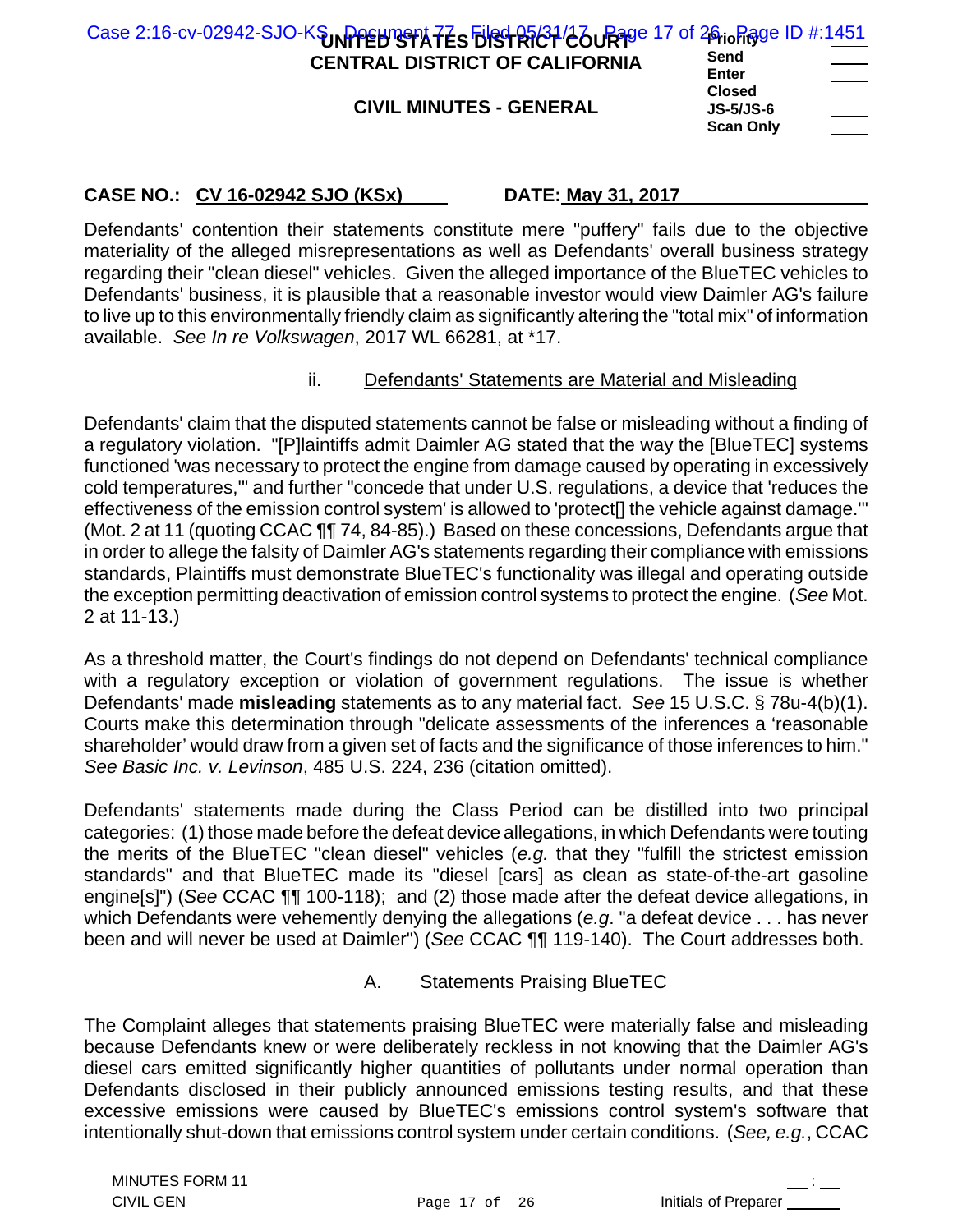| Case 2:16-cv-02942-SJO-KSUNPPEHTSPATES FIRSTRICT/COURTER 18 of 26 in Rage ID #:1452<br><b>CENTRAL DISTRICT OF CALIFORNIA</b> | Send                                                           |  |
|------------------------------------------------------------------------------------------------------------------------------|----------------------------------------------------------------|--|
| <b>CIVIL MINUTES - GENERAL</b>                                                                                               | Enter<br><b>Closed</b><br><b>JS-5/JS-6</b><br><b>Scan Only</b> |  |

¶ 102.) Though Defendants argue that, due to the regulatory exception, their statements were not technically false. The Ninth Circuit has made clear that public statements literally true may nevertheless mislead:

Some statements, although literally accurate, can become, through their context and manner of presentation, devices which mislead investors. For that reason, the disclosure required by the securities laws is measured not by literal truth, but by the ability of the material to accurately inform rather than mislead prospective buyers.

*Miller v. Thane Int'l, Inc.*, 519 F.3d 879, 886 (9th Cir. 2008); *see also Kaplan v. Rose*, 49 F.3d 1363, 1372 (9th Cir.1994).

Further, Defendants ignore Plaintiffs allegations that Defendants' **omission** of information also caused their statements to be misleading. To succeed on a claim under § 10(b) and SEC Rule 10b-5, a plaintiff must establish that the defendant made a "material misrepresentation **or** omission." *Stoneridge Inv. Partners, LLC v. Scientific-Atlanta, Inc*. 552 U.S. 148, 156 (2008) (emphasis added). Here, Plaintiffs contend that Defendants omitted to inform investors: (1) that the BlueTEC system only controlled emissions at temperatures above 50 degrees; (2) that BlueTEC's compliance with emissions regulations was based on a legally questionable regulatory loophole; and (3) that, in reality, BlueTEC vehicles tested in on-road conditions under normal use were actually emitting significantly more exhaust emissions than permitted by emissions regulations. (*See, e.g.*, CCAC ¶¶ 3-7.)

The Court concludes that the alleged statements and omissions created a false impression of Daimler AG's diesel vehicles as environmentally friendly, which differed in a material way from the truth—that the vehicles often emitted large, impermissible amounts of pollutants. *See Reese v. Malone*, 747 F.3d 557, 570 (9th Cir. 2014) ("By omitting information regarding BP's detection of high corrosion levels, [defendant] affirmatively created an 'impression of a state of affairs that differ[ed] in a material way from the one that actually exist[ed]."") In light of importance of "clean diesel" vehicles to Defendants' business strategy, it is plausible that a reasonable investor would be misled by Defendants' statements and omissions concerning the BlueTEC technology.

## B. Statements Denying "Defeat Device" Allegations

The Complaint alleges that these statements were false when made, as Defendants knew or were deliberately reckless in not knowing that Daimler AG's diesel cars did, in fact, use a defeat device, because Daimler AG intentionally calibrated its emissions control system to be operational under testing conditions but non-operational for significant periods of time under normal vehicle use. (*See, e.g.*, CCAC ¶ 122.) Plaintiffs allege that Daimler AG acknowledged the shut-off device in February 2016 and that regulations agencies verified that: (1) the vehicles produced much higher levels of emissions in temperatures below 50 degrees; (2) the manipulation ensured that emissions controls were working during regulatory testing protocols; and (3) Daimler AG's claim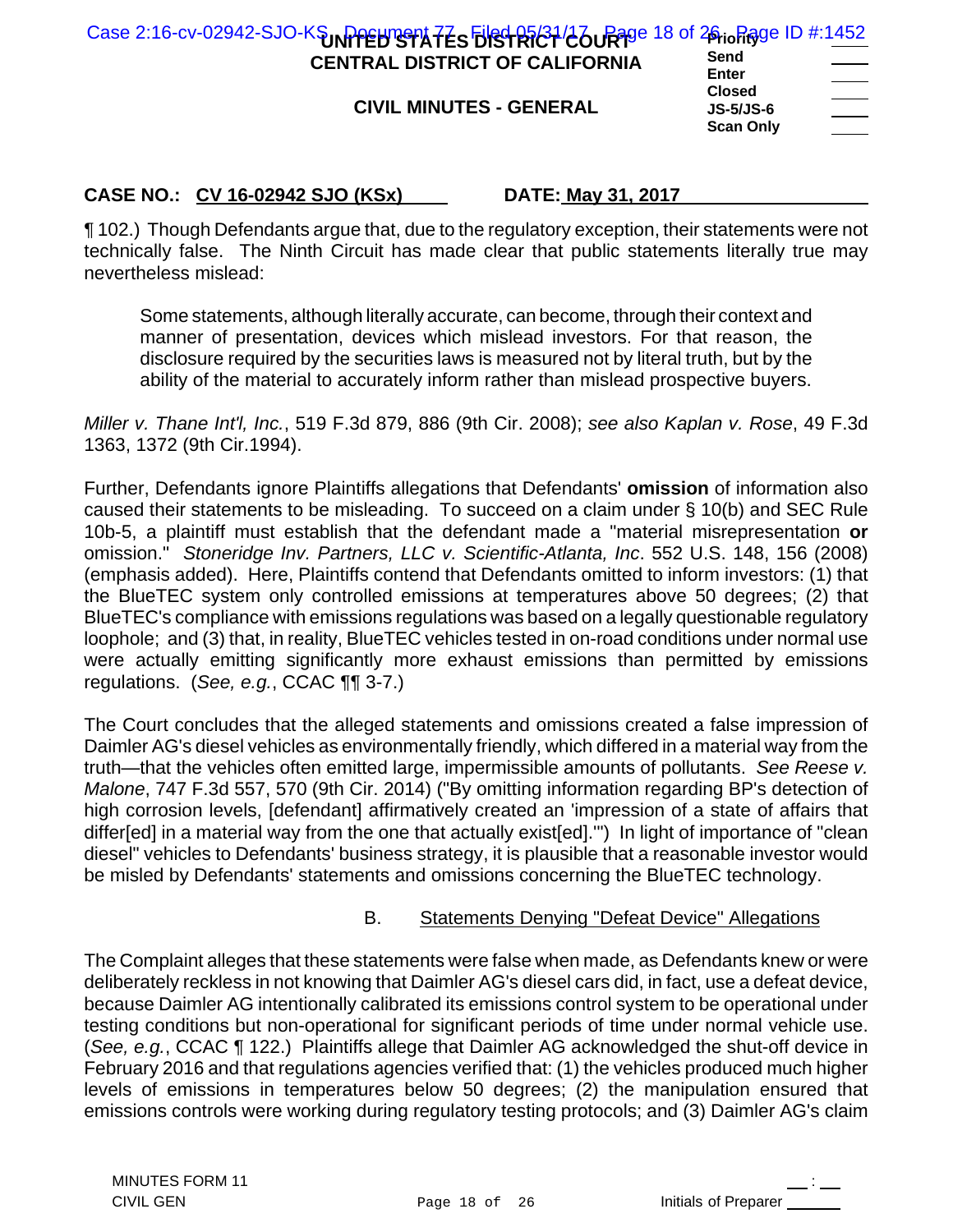| Case 2:16-cv-02942-SJO-KSUNPPEHTSPIATES EIRSTRICT/COURTER 19 of 26 to Rage ID #:1453<br><b>CENTRAL DISTRICT OF CALIFORNIA</b> | Send<br>Enter                                                                     |  |
|-------------------------------------------------------------------------------------------------------------------------------|-----------------------------------------------------------------------------------|--|
| <b>CIVIL MINUTES - GENERAL</b>                                                                                                | <b>Closed</b><br><b>JS-5/JS-6</b><br>$\overline{\phantom{a}}$<br><b>Scan Only</b> |  |

that this was necessary to protect the vehicle's engine was not justified. (Opp'n 2 at 10-11; *See, e.g.*, CCAC ¶¶ 102.)

A defeat device is anything that "reduces the effectiveness of the emission control system under conditions which may reasonably be expected to be encountered in normal vehicle operation and use," unless the need to protect the engine is justified. (CCAC ¶ 74.) Taking Plaintiffs' allegations as true, Defendants' claim that BlueTEC shut off in order to protect the engine was not justified, as evidenced by Daimler AG's recall of 247,000 BlueTEC vehicles "to fix a device that turns off emissions controls at particular temperatures as a means to protect the engine," which thresholds the German Transport Minister found were not justified. (CCAC ¶¶ 14, 89, 153-54, 170.) Though Defendants primarily argue that there are **permissible** uses for defeat devices—noting that the German regulators did not expressly find the presence of an impermissible defeat device in the KBA report, (Mot. 2 at 12-13)—Defendants' statements during the Class Period specifically denied that Daimler AG ever used **any** defeat device. It is plausible that a reasonable investor would be misled by Defendants' Class Period statements and omissions concerning the BlueTEC technology and draw the untrue conclusion that the vehicles do not utilize any technology that disables emissions controls. Given the prominence of BlueTEC and Defendants' business strategy centered around "clean diesel" vehicles, the truth would have significantly altered the mix of information available.

Suffice it to say, Plaintiffs have sufficiently pleaded that Defendants made statements that were "misleading as to a material fact," regardless of the as of yet unresolved inquiry into regulatory violations. *See Basic Inc.*, 485 U.S. at 238. Accordingly, the Court **DENIES** Defendants' motion to dismiss on these grounds.

## c. Scienter Pled with Sufficient Particularity

Though Plaintiffs' have successfully alleged that Defendants made false and misleading statements, demonstrating that Defendants made those statements intentionally or were deliberately reckless in making them is a separate matter. The key to pleading intentional or reckless conduct is pleading facts that show that when Defendants made the allegedly false statements, they knew they were false, or knew facts "so obvious that they must have been aware" that they were misleading the public. *Zucco Partners, LLC v. Digimarc Corp.*, 552 F.3d 981, 991 (9th Cir. 2009). The inquiry is whether all of the facts alleged, taken collectively, give rise to a strong inference of scienter. *See Tellabs*,*Inc. v. Makor Issues & Rights, Ltd.*, 551 U.S. 308, 323 (2007).

Defendants argue that Plaintiffs' allegations are insufficient to meet this "exacting standard" as they pertain to: (1) the Individual Defendants; and (2) Daimler AG and MBUSA. (*See generally* Mot. 2 at 14-18.) The Court addresses these points in turn.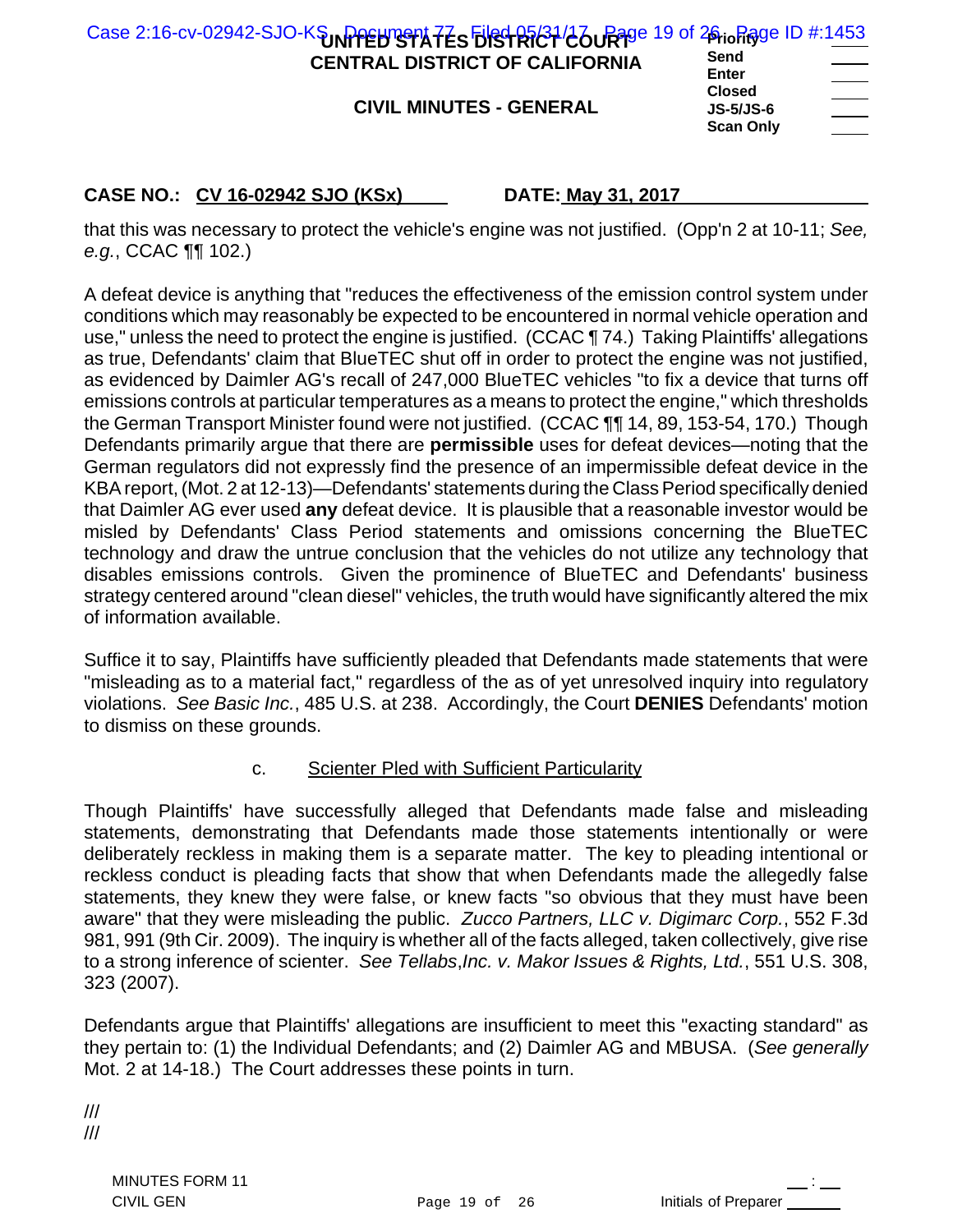| Case 2:16-cv-02942-SJO-KSUNPPEHTS TATES EIRSTRICT COURTS 20 of 26 to Rage ID #:1454<br><b>CENTRAL DISTRICT OF CALIFORNIA</b><br><b>CIVIL MINUTES - GENERAL</b> | Send<br>Enter<br><b>Closed</b><br><b>JS-5/JS-6</b> |  |
|----------------------------------------------------------------------------------------------------------------------------------------------------------------|----------------------------------------------------|--|
|                                                                                                                                                                | <b>Scan Only</b>                                   |  |

### i. Individual Defendants

The Complaint alleges that these individuals, by virtue of their positions of management and control within Daimler AG, had access to undisclosed adverse information about the capabilities of BlueTEC diesel engines to produce "clean diesel" emissions and the use of a defeat device to comply with emissions testing. (CCAC ¶ 172.) Specifically, Plaintiffs allege that each of the Individual Defendants: (1) "directly participated in the management of the Company;" (2) was "directly involved with day-to-day operations of the Company;" (3) was "privy to confidential propriety information concerning the Company and its business operations;" (4) was "involved in drafting, producing, reviewing and/or disseminating the false and misleading statements;" (5) was "aware of, or with deliberate recklessness disregarded, the fact that the false and misleading statements were being issued;" and (6) "approved or ratified these statements in violation of the federal securities laws." (CCAC ¶ 29.)

The crux of Defendants' argument is that Plaintiffs' scienter claims based on this "core operations theory" are not sufficient to establish the "requisite strong inference that any of the individuals was aware of every detail relating to the workings of various BlueTEC emissions control systems at various ambient temperatures." (Mot. 2 at 15.) "Were it otherwise," Defendants surmise, "every executive would be charged with knowledge of every fact at every company, eviscerating the PSLRA's heightened pleading requirements." (Mot. 2 at 15.) However, the Ninth Circuit has found that "allegations regarding management's role in a company may be relevant and help to satisfy the PSLRA scienter requirement" when "used in any form along with other allegations that, when read together, raise an inference of scienter that is 'cogent and compelling, thus strong in light of other explanations.'" *S. Ferry LP, No. 2 v. Killinger*, 542 F.3d 776, 784 (9th Cir. 2008) (citation omitted). With this in mind, the Court addresses the allegations lodged against the individual defendants.

## A. Defendant Dr. Thomas Weber

The Complaint alleges that, as "Head of Mercedes Research and Development," Weber "was instrumental to the development of BlueTEC and the Company's efforts to meet emissions standards." (CCAC ¶ 27.) Plaintiffs note that the Chairman of Daimler AG's Supervisory Board stated that Weber "shaped Research and Development" at Mercedes-Benz Cars for "more than thirteen years," and that Weber has "laid important foundations, [ ] renewed the entire product portfolio of passenger cars, and has prepared the company for the future of mobility." (CCAC ¶ 27.) Given his intimate knowledge of the BlueTEC technology, Plaintiffs' claim that Weber intentionally made "several false and misleading statements throughout the Class Period as signatory of numerous Company annual financial reports." (CCAC ¶ 28.)

Falsity itself can be indicative of scienter when allegations as to falsity are "combined with 'allegations regarding a management's role in the company' that are 'particular and suggest that the defendant had actual access to the disputed information." *Zucco*, 552 F.3d at 1000 (quoting *S. Ferry LP, No.2*, 542 F.3d at 785-86). As Head of Mercedes Research and Development,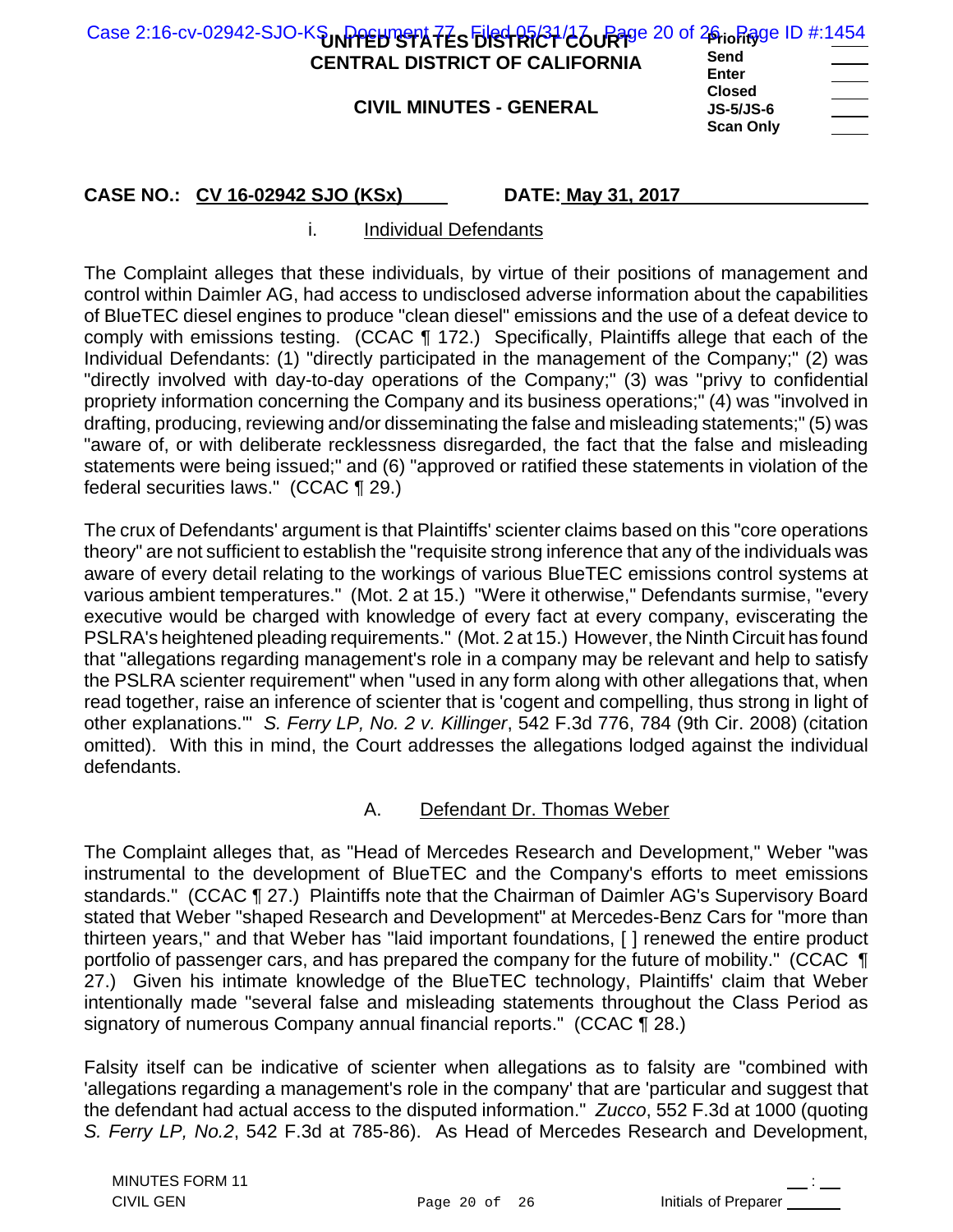| Case 2:16-cv-02942-SJO-KSUNPPEH STATES EISTRICT 26 URT 24 of 26 in Registe ID #:1455<br>Send<br><b>CENTRAL DISTRICT OF CALIFORNIA</b><br>Enter<br>$\hspace{1.5cm} \overbrace{\hspace{1.5cm} }$<br><b>Closed</b><br><b>CIVIL MINUTES - GENERAL</b><br><b>JS-5/JS-6</b><br><b>Scan Only</b><br>$\sim$ |  |
|-----------------------------------------------------------------------------------------------------------------------------------------------------------------------------------------------------------------------------------------------------------------------------------------------------|--|
|-----------------------------------------------------------------------------------------------------------------------------------------------------------------------------------------------------------------------------------------------------------------------------------------------------|--|

Weber's role was to develop the BlueTEC technology and ensure Daimler AG met regulatory emissions standards. Thus, one can infer that Weber knew that the BlueTEC technology is operational only when the ambient temperature is above 50 degrees, and that such a limitation is at odds with regulations aimed at reducing diesel emissions. Additionally, he was aware of the importance of "clean diesel" vehicles to Daimler AG's business strategy, as Daimler AG's 2013 Annual Report noted that the "main projects" of the Research and Development department, headed by Weber, "were the continuous further development of engines with a focus on optimizing fuel consumption and complying with new emissions standards." (CCAC ¶ 48.) Weber himself emphasized the importance of Daimler AG's focus on diesel in the American market when he remarked at the 2008 New York Auto Show that Daimler AG "want[ed] to make diesel driving popular here [in the U.S.] again." (CCAC ¶ 46.)

Thus, it is reasonable to infer that Weber had the requisite knowledge—far before the allegations of a defeat device surfaced—that Daimler AG's BlueTEC cars often emitted many multiples of the maximum regulatory limits for emissions of exhaust pollutants, and that his statements otherwise intentionally presented investors with an "impression of a state of affairs that differs in a material way from the one that actually exists." *Bernson*, 527 F.3d at 985.

## B. Defendants Dieter Zetsche and Bodo Uebber

Plaintiffs rely heavily on the "core operations" theory in the scienter allegations against Defendants Zetsche and Uebber. However, the Complaint alleges not only that these defendants were in a position to receive information about BlueTEC's inability to produce consistent "clean diesel" emissions, but also that they in fact **did** receive such information, and thus made knowing material misrepresentations to investors. For example, Plaintiffs' claim that Daimler AG recalled around 11,000 vehicles in June 2015 "to change the software of an emissions-related device," and "to avoid possible trouble with authorities and test organizations." (CCAC ¶ 82.) Zetsche and Uebber, as officers of Daimler AG, were responsible for executing the vehicle recalls, and therefore knew "that at least some of its vehicles had emissions control systems that violated governmental emissions regulations." (CCAC ¶ 83.) After this recall, Uebber stated: "Daimler does not use and never has used defeat devices, which illegally limit the effectiveness of the emission control system." Similarly, Zetsche refuted mounting allegations of a defeat device at Daimler's Annual Shareholders' Meeting, explaining that deviations can occur between regulatory test results and actual emissions in normal use. (CCAC ¶ 133.)

In isolation, the allegations against these two defendants "are thin reeds upon which to construct an inference of scienter. Missing from the complaint are facts indicating that [these defendants] [were] in possession of concrete knowledge" that would have led them to conclude that their statements were deliberately misleading to investors. *In re Am. Apparel, Inc. S'holder Litig.*, 855 F. Supp. 2d 1043, 1079 (C.D. Cal. 2012). However, as noted, even if individual allegations of scienter are not sufficient to give rise to a "strong inference" of knowledge or recklessness, the Court must "conduct a 'holistic' review of the same allegations to determine whether the insufficient allegations combine to create a strong inference of intentional conduct or deliberate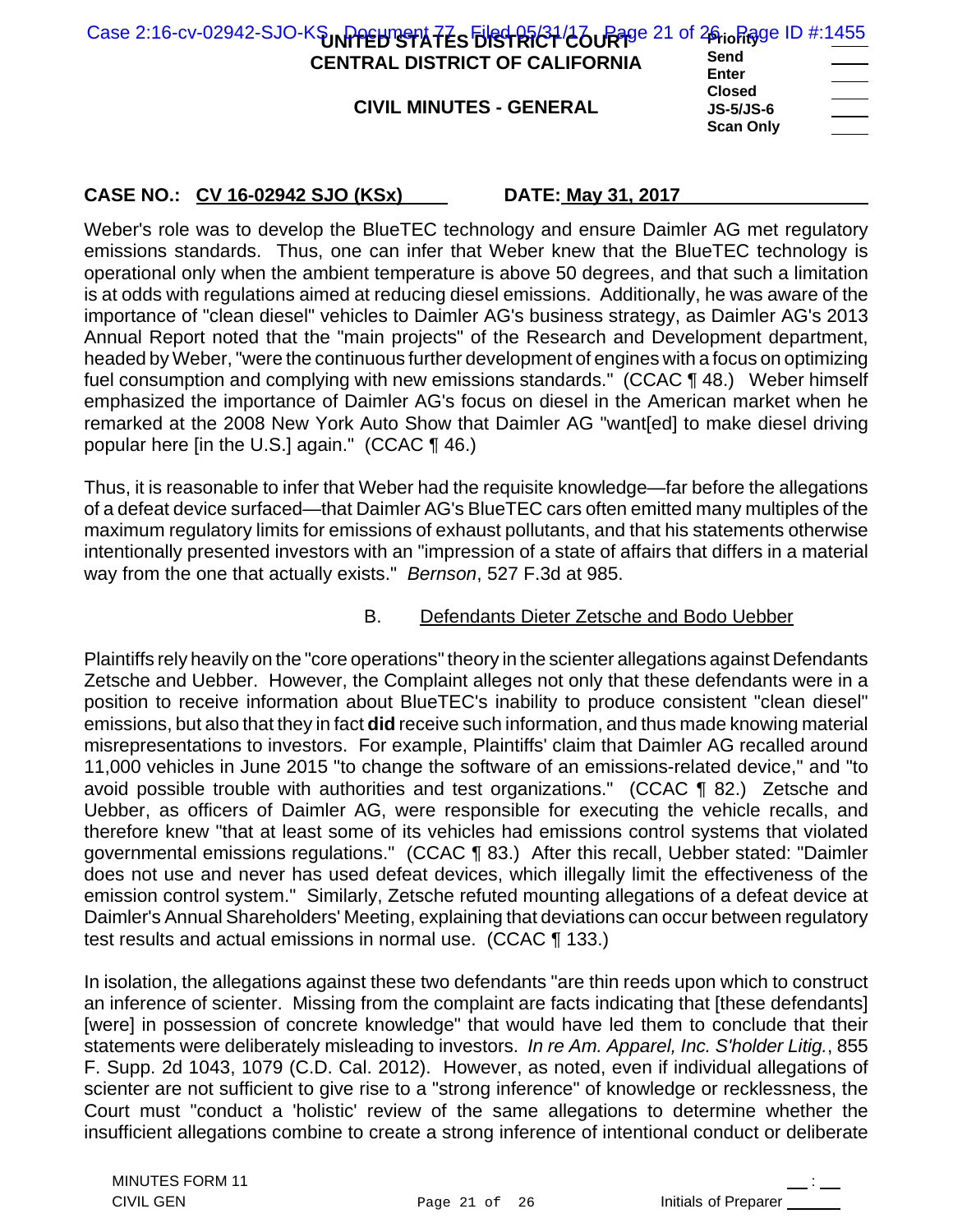| Enter<br><b>Closed</b><br><b>CIVIL MINUTES - GENERAL</b><br><b>JS-5/JS-6</b><br>$\overbrace{\hspace{27mm}}^{2}$<br><b>Scan Only</b> | Case 2:16-cv-02942-SJO-KSUNPPEHTS TATES EIRSTRICT COURTS 22 of 26 to Figge ID #:1456<br><b>CENTRAL DISTRICT OF CALIFORNIA</b> | Send |  |
|-------------------------------------------------------------------------------------------------------------------------------------|-------------------------------------------------------------------------------------------------------------------------------|------|--|
|-------------------------------------------------------------------------------------------------------------------------------------|-------------------------------------------------------------------------------------------------------------------------------|------|--|

recklessness." *N.M. State Inv. Council v. Ernst & Young LLP*, 641 F.3d 1089, 1095 (9th Cir. 2011).

When viewed holistically, the allegations against Zetsche and Uebber, at this early phase of the proceedings, present "at least as strong an inference of scienter as any competing innocent inference." *N.M. State Inv. Council*, 641 F.3d at 1102-1103. Several factors support an inference of scienter here when coupled with Zetsche and Uebber's roles as "control persons" at Daimler AG: (1) Daimler AG's reliance on revenue from its passenger and light-duty vehicles (CCAC ¶¶ 35-37); (2) the implementation of strict emissions controls in the U.S. and the E.U., which made compliance therewith a Daimler AG priority (CCAC TT 41-43); (3) Daimler AG's goal to "make diesel driving popular [in the U.S.] again" (CCAC 146); (4) BlueTEC's "key role in making diesel-operated vehicles more environmentally friendly than ever before" (CCAC ¶ 47); (5) the prioritization of Daimler AG's compliance with new emissions standards (CCAC ¶ 48); and (6) Daimler AG's above-mentioned recall of 11,000 vehicles that used a substantially similar emissions control system (CCAC ¶ 82).

The scienter standard is met here, where, accounting for all of the circumstances, "a reasonable person would deem the inference of scienter cogent and at least as compelling as any opposing inference one could draw from the facts alleged." *Tellabs*, 551 U.S. at 324. It is reasonable to infer that Zetsche and Uebber, "control persons" with engineering backgrounds who were involved in the marketing of BlueTEC vehicles, were aware that statements claiming BlueTEC vehicles met the strictest emissions standards were misleading. Further, after the publication of reports that BlueTEC vehicles' emission controls were not fully operational below 50 degrees, it is implausible that the highest-ranking individuals at Daimler AG were not aware that their continued statements to the market were misleading, given the weight and implication of the allegations against Volkswagen for use of a similar "defeat device" and the prominence of BlueTEC in Daimler AG's diesel vehicles. *See No. 84 Employer-Teamster Joint Council Pension Trust Fund v. Am. W. Holding Corp.*, 320 F.3d 920, n. 21 (9th Cir. 2003) (finding it "absurd to suggest that the Board of Directors would not discuss" issues involving the company's maintenance problems, given the government's investigation and threat of penalties).

Although some of Plaintiffs' allegations are arguably lacking, the allegations against Defendants Uebber and Zetsche in their totality are sufficient to meet the stringent pleading standard set forth in the PLSRA. The Court concludes Plaintiffs have adequately alleged that **all** of the Individual Defendants "made false or misleading statements either intentionally or with deliberate recklessness." *Zucco*, 552 F.3d at 991.

ii. Daimler AG

Because the Court concludes that Plaintiffs have adequately alleged scienter with respect to the Individual Defendants, such allegations are also sufficient to raise an inference of scienter as to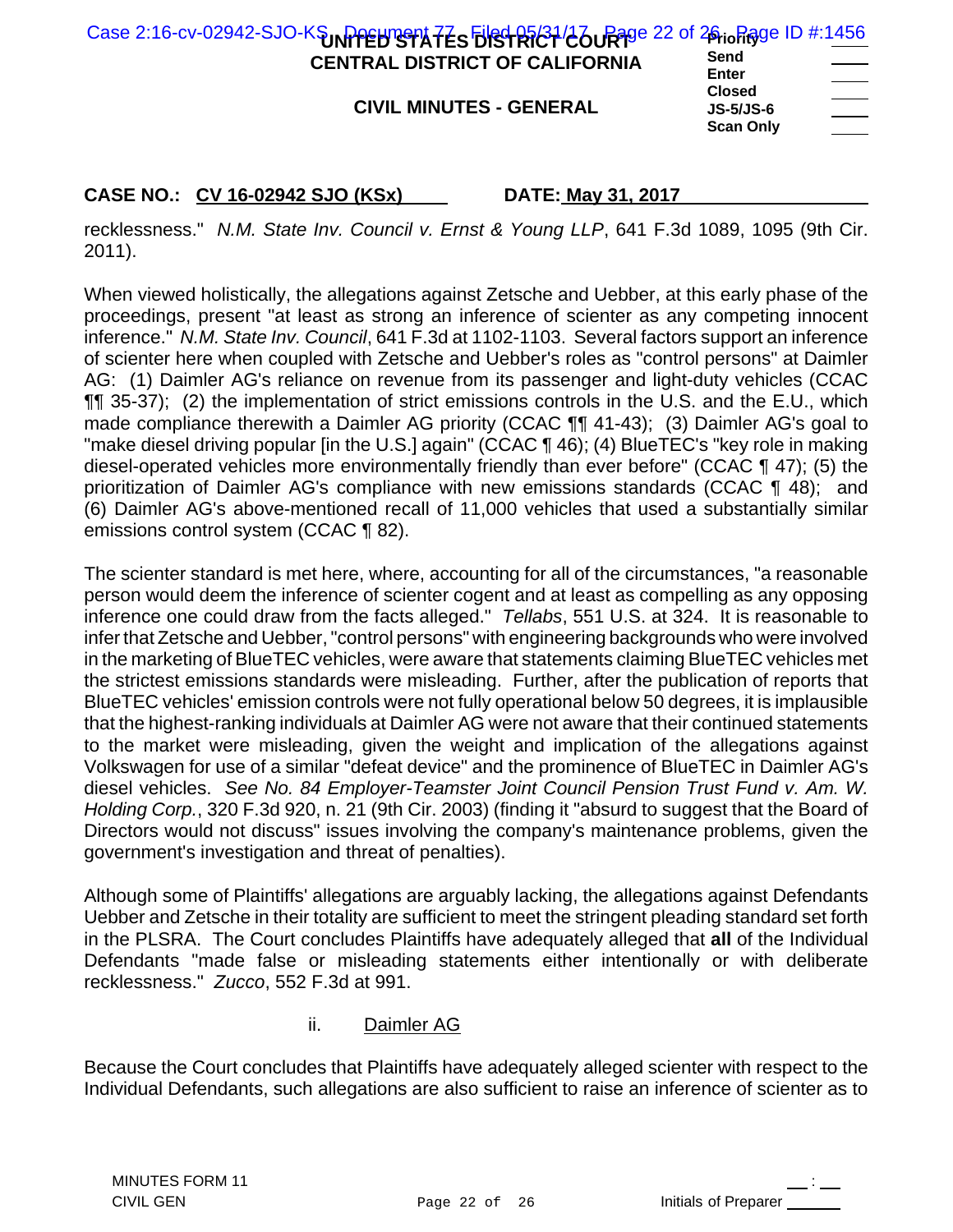| Case 2:16-cv-02942-SJO-KSUNPPEHTS TATES EIRC BECT 26 of 26 in Regis ID #:1457<br><b>CENTRAL DISTRICT OF CALIFORNIA</b><br><b>CIVIL MINUTES - GENERAL</b> | Send<br><b>Enter</b><br><b>Closed</b><br><b>JS-5/JS-6</b> | $\frac{1}{2} \left( \frac{1}{2} \right) \left( \frac{1}{2} \right) \left( \frac{1}{2} \right) \left( \frac{1}{2} \right) \left( \frac{1}{2} \right) \left( \frac{1}{2} \right) \left( \frac{1}{2} \right) \left( \frac{1}{2} \right) \left( \frac{1}{2} \right) \left( \frac{1}{2} \right) \left( \frac{1}{2} \right) \left( \frac{1}{2} \right) \left( \frac{1}{2} \right) \left( \frac{1}{2} \right) \left( \frac{1}{2} \right) \left( \frac{1}{2} \right) \left( \frac$ |
|----------------------------------------------------------------------------------------------------------------------------------------------------------|-----------------------------------------------------------|----------------------------------------------------------------------------------------------------------------------------------------------------------------------------------------------------------------------------------------------------------------------------------------------------------------------------------------------------------------------------------------------------------------------------------------------------------------------------|
|                                                                                                                                                          | <b>Scan Only</b>                                          |                                                                                                                                                                                                                                                                                                                                                                                                                                                                            |

Daimler AG.<sup>8</sup> *See Glazer Capital Mgmt., LP v. Magistri*, 549 F.3d 736, 743 (9th Cir. 2008); *see also In re ChinaCast Educ. Corp. Sec. Litig.,* 809 F.3d 471, 475 (9th Cir. 2015) ("A corporation can only act through its employees and agents and can likewise only have scienter through them") (internal quotations and citation omitted)).

## iii. MBUSA

Defendants contend that Plaintiffs make no scienter allegations against MBUSA, as all three Individual Defendants are directors and officers of Daimler AG, not MBUSA. (Mot. 2 at 17 (citing *Cheung v. Keyuan Petrochemicals, Inc.*, No. 11-CV-9495 PSG (JCGx), 2012 WL 5834894, at \*3 (C.D. Cal. Nov. 1, 2012)).) Plaintiffs merely claim that "[b]y virtue of the fact that MBUSA was Daimler's wholly owned subsidiary, and by virtue of Daimler's direct participation in and/or awareness of MBUSA's day-to-day operations," Daimler AG influenced and controlled the decision-making of MBUSA and its executives, "including the content and dissemination of the various [false and misleading] statements." (CCAC ¶ 202.)

The Court agrees that this is not sufficient to support a claim that MBUSA acted with scienter. In the analogous case, *In re Volkswagen*, the plaintiffs alleged that the U.S. entities "acted with scienter because they were centrally involved in the process for acquiring all necessary approvals and certifications" for which they "regularly and frequently interacted with regulators, and were responsible for understanding and complying with emissions limits and regulations." 2017 WL 66281, at \*15 ("The entities were responsible for submitting numerous applications and made detailed representations to regulators and the public confirming the vehicles' compliance with governing regulations, evidencing a high degree of knowledge of the vehicles' emissions and compliance.") No such allegations have been made here. There is nothing in the CCAC to support a claim that MBUSA knew or should have known about BlueTEC turning off at temperatures below 50 degrees or the use of an alleged "defeat device" to skirt emissions regulations. Thus, MBUSA's statements may very well have been made without culpable intent.

 $8$  The Court does not address the parties' "collective scienter" arguments beyond noting that Plaintiffs are not precluded from such an argument. *See In re Volkswagen*, 2017 WL 66281, at \*14. Defendants contend that "[t]he Ninth Circuit has 'not. . . adopted a theory of collective scienter.'" (Mot. 2 at 18 (quoting *Glazer Capital Mgmt., LP v. Magistri*, 549 F.3d 736, 744-45 (9th Cir. 2008)).) However, Ninth Circuit law does not categorically prohibit collective scienter. *Glazer* specifically clarifies that "in certain circumstances, some form of collective scienter pleading might be appropriate," such as when a "company's public statements were so important and so dramatically false that they would create a strong inference that at least some corporate officials knew of the falsity upon publication." 549 F.3d at 744.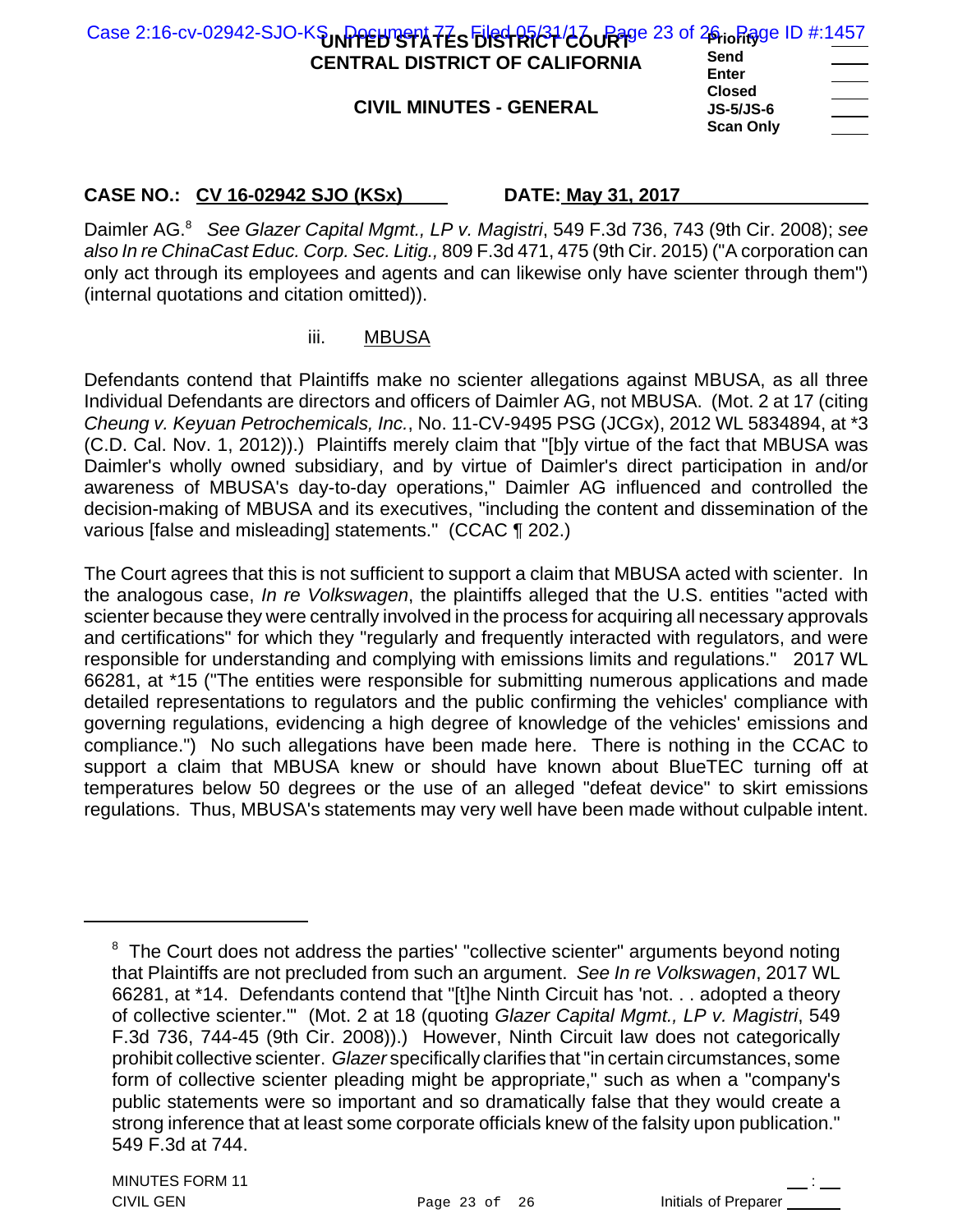| Case 2:16-cv-02942-SJO-KSUNPPEHTS TATES FIRST RICT (26 URT) 24 of 26 in Rigge ID #:1458<br><b>CENTRAL DISTRICT OF CALIFORNIA</b> | Send                                 | and the company of the company |
|----------------------------------------------------------------------------------------------------------------------------------|--------------------------------------|--------------------------------|
| <b>CIVIL MINUTES - GENERAL</b>                                                                                                   | Enter<br><b>Closed</b>               |                                |
|                                                                                                                                  | <b>JS-5/JS-6</b><br><b>Scan Only</b> |                                |

For the reasons stated above, the Court **GRANTS** with leave to amend Defendants' motion to dismiss for failure to adequately plead scienter as to MBUSA. Defendants' motion to dismiss on scienter grounds is otherwise **DENIED**.

c. Loss Causation

Finally, Defendants contend that Plaintiffs fail to "demonstrate a causal connection between the deceptive acts that form the basis for the claim of securities fraud and the injury suffered by the [Plaintiff]." (*See* Mot. 2 at 18-20 (quoting *Ambassador Hotel Co., Ltd. v. Wei-Chuan Inv*., 189 F.3d 1017, 1027 (9th Cir. 1999)).) Defendants argue, specifically, that Plaintiffs' Complaint lacks the particularized facts required under Rule 9(b). (Mot. 2 at 18.) "At the pleading stage, however, the plaintiff need only allege that the decline in the defendant's stock price was proximately caused by a revelation of fraudulent activity rather than by changing market conditions, changing investor expectations, or other unrelated factors." *Loos v. Immersion Corp.*, 762 F.3d 880, 887 (9th Cir. 2014).

Here, the Court concluded that Plaintiffs sufficiently pleaded the material misstatements that allegedly led to inflated stock prices. Plaintiffs then claim that this fraudulent activity became known to the market on several occasions. First, Plaintiffs allege that the September 21, 2015 article partially disclosed to the market that Daimler AG's BlueTEC vehicles emitted significantly higher levels of pollutants during normal use, and indicated use of a defeat device. (CCAC ¶ 143.) Plaintiffs claim to have suffered losses as a result, when prices of the Daimler ADRs fell approximately 7% on heavy trading volume on September 22, 2015. (CCAC ¶ 144.) Next, the Complaint alleges that there were three corrective events between April 21 and April 22, 2016 that resulted in losses to Plaintiffs in the form of an additional 5% drop in the price of Daimler ADRs: (1) the announcement that the U.S. Department of Justice had requested Daimler AG perform an internal investigation (CCAC ¶ 12); (2) the issuance of the KBA Report stating that at least two of the BlueTEC models improperly adjust the efficiency of their emission control system to driving conditions and environmental conditions which corresponded to a defeat device according to regulations (CCAC ¶ 150); and (3) the announcement of a voluntary recall of 247,000 Daimler AG BlueTEC vehicles to quell "doubts as to the lawfulness of the defeat device for reasons of engine protection" (CCAC ¶¶ 152-53).

Defendants address only Plaintiffs allegations regarding the publication of the article, and the internal investigation announcement. (*See* Mot. 2 at 19.) Defendants claim that these two revelations do not properly constitute a "corrective disclosure," arguing that the Ninth Circuit specifically rejected them in finding that: (1) "[t]he announcement of an investigation does not 'reveal' fraudulent practices to the market"; and (2) that an "expression of concern . . . does not constitute corrective disclosure and a public admission of . . . fraud." (*See* Mot. 2 at 19-20 (quoting *Loos*, 762 F.3d at 887-88*;* also quoting *Or. Pub. Emps. Ret. Fund v. Apollo Grp. Inc.*, 774 F.3d 598, 608 (9th Cir. 2014).) However, "a securities fraud plaintiff is not required to allege an outright admission of fraud" by the defendants to survive a motion to dismiss. *Loos*, 762 F.3d at 888-89. In the Ninth Circuit, "[a] plaintiff properly pleads loss causation by alleging that the market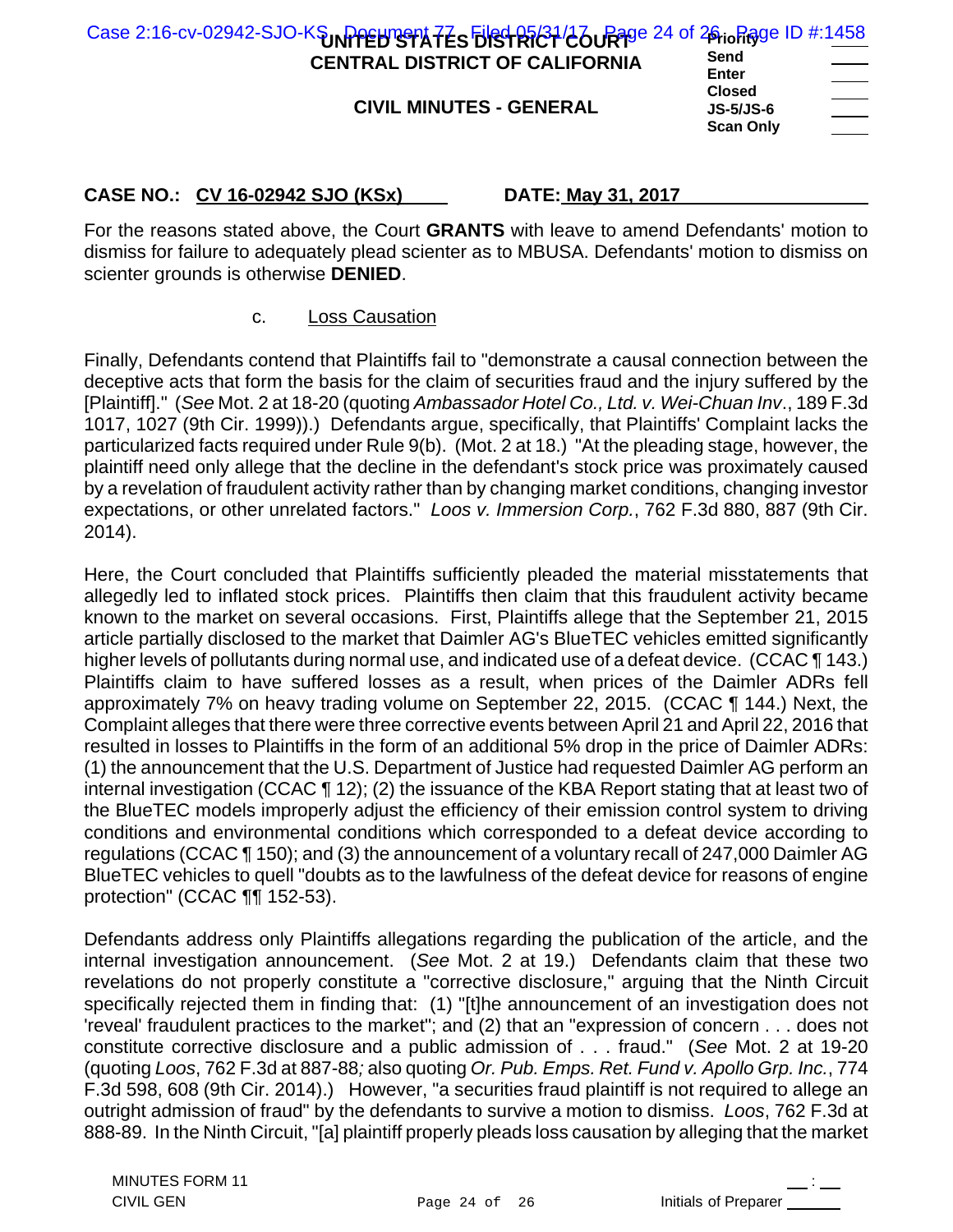| Case 2:16-cv-02942-SJO-KSUNPPEHTS TATES EIRSTRICT/COURTER 25 of 26 to Figue ID #:1459<br><b>CENTRAL DISTRICT OF CALIFORNIA</b><br><b>CIVIL MINUTES - GENERAL</b> | Send<br>$\frac{1}{2} \left( \frac{1}{2} \right) \left( \frac{1}{2} \right) \left( \frac{1}{2} \right) \left( \frac{1}{2} \right) \left( \frac{1}{2} \right) \left( \frac{1}{2} \right) \left( \frac{1}{2} \right) \left( \frac{1}{2} \right) \left( \frac{1}{2} \right) \left( \frac{1}{2} \right) \left( \frac{1}{2} \right) \left( \frac{1}{2} \right) \left( \frac{1}{2} \right) \left( \frac{1}{2} \right) \left( \frac{1}{2} \right) \left( \frac{1}{2} \right) \left( \frac$<br><b>Enter</b><br><u> London Communica</u><br><b>Closed</b><br><b>JS-5/JS-6</b> |
|------------------------------------------------------------------------------------------------------------------------------------------------------------------|---------------------------------------------------------------------------------------------------------------------------------------------------------------------------------------------------------------------------------------------------------------------------------------------------------------------------------------------------------------------------------------------------------------------------------------------------------------------------------------------------------------------------------------------------------------------|
|                                                                                                                                                                  | <b>Scan Only</b><br>___                                                                                                                                                                                                                                                                                                                                                                                                                                                                                                                                             |

learned of and reacted to the allegedly fraudulent practices and by alleging that this reaction caused the plaintiff's loss." *Paddock v. Dreamworks Animation SKG, Inc*., No. CV 14-06053 SJO (EX), 2015 WL 12711653, at \*13 (C.D. Cal. Apr. 1, 2015), *aff'd sub nom. Roofers Local No. 149 Pension Fund v. DreamWorks Animation SKG, Inc.*, No. 15-55945, 2017 WL 655789 (9th Cir. Feb. 17, 2017) (citation omitted).

Thus, the foregoing allegations, if assumed to be true, are sufficient to provide some indication that the drop in the Daimler ADR price was causally related to Daimler AG's false representations regarding its emissions controls systems that were revealed to shut off below 50 degrees as is seen in "defeat devices." *See Dura Pharms*., 544 U.S. 336, 342 (requiring "a plaintiff who has suffered an economic loss to provide a defendant with some indication of the loss and the causal connection that the plaintiff has in mind").

The Court **DENIES** Defendants' motion to dismiss for failure to adequately plead facts demonstrating loss causation.

## 2. Section 20(a) Claim

Defendants move to dismiss Plaintiffs' Section 20(a) claim on the grounds that Plaintiffs have failed to state facts sufficient to establish either condition as to any of the defendants. (Mot. 2 at 20.) For the reasons stated above, the Court finds: (1) Plaintiffs have adequately pleaded primary violations of Section 10(b) and SEC Rule 10b-5; and (2) Plaintiffs have alleged sufficient facts that Defendants Zetsche, Weber, and Uebber exercised actual control over Daimler AG. However, the Court finds Plaintiffs' control person allegations with respect to Daimler AG are insufficient because, in contrast to the allegations regarding the Individual Defendants, Plaintiffs have not provided anything beyond MBUSA's existence as a wholly-owned subsidiary of Daimler AG to support their claim that Daimler AG or the Individual Defendants were control persons of MBUSA. Plaintiffs allege in a conclusory fashion that, "by virtue of the fact that MBUSA was Daimler's wholly owned subsidiary, and by virtue of Daimler's direct participation in and/or awareness of MBUSA's day-to-day operations. . . Daimler had the power to influence and control. . . the decision-making of MBUSA." (CCAC ¶ 202.) However, the Court has already found that, without additional allegations plausibly supporting this assertion, these allegations of control are lacking. *See In re Volkswagen*, 2017 WL 66281, at \*19.

Therefore, Defendants' motion to dismiss Plaintiffs' Section 20(a) claim motion is **GRANTED** with leave to amend as to Daimler AG's control person relationship over MBUSA; however it is **DENIED** as to the Individual Defendants' role as control persons of Daimler AG.

/// /// /// ///

///